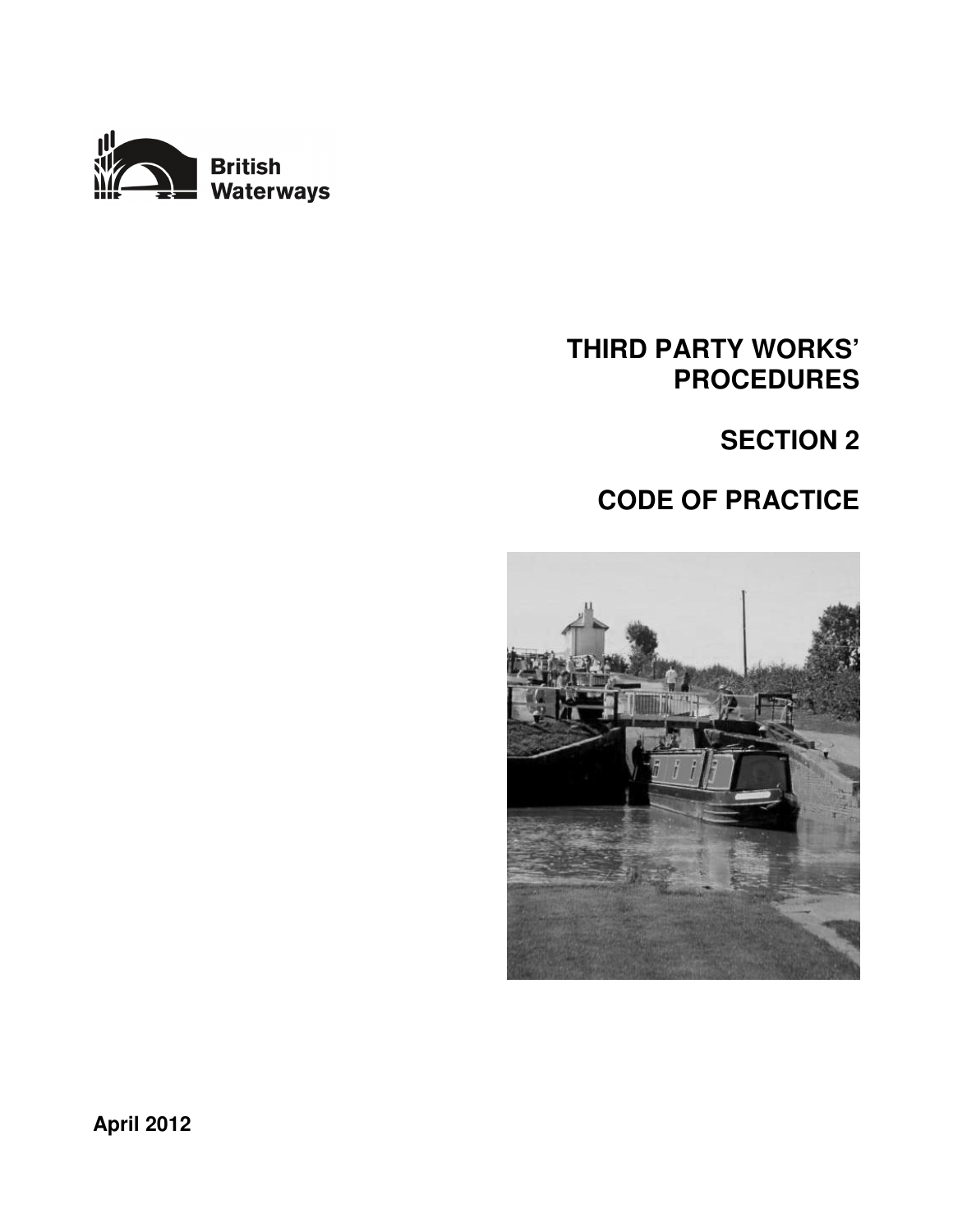

# **CONTENTS**

| 1. | <b>INTRODUCTION</b>                           | 3  |
|----|-----------------------------------------------|----|
| 2. | <b>PROCEDURE</b>                              | 4  |
| 3. | <b>THE SUBMISSION</b>                         |    |
| 4. | <b>GENERAL INFORMATION &amp; REQUIREMENTS</b> | 10 |

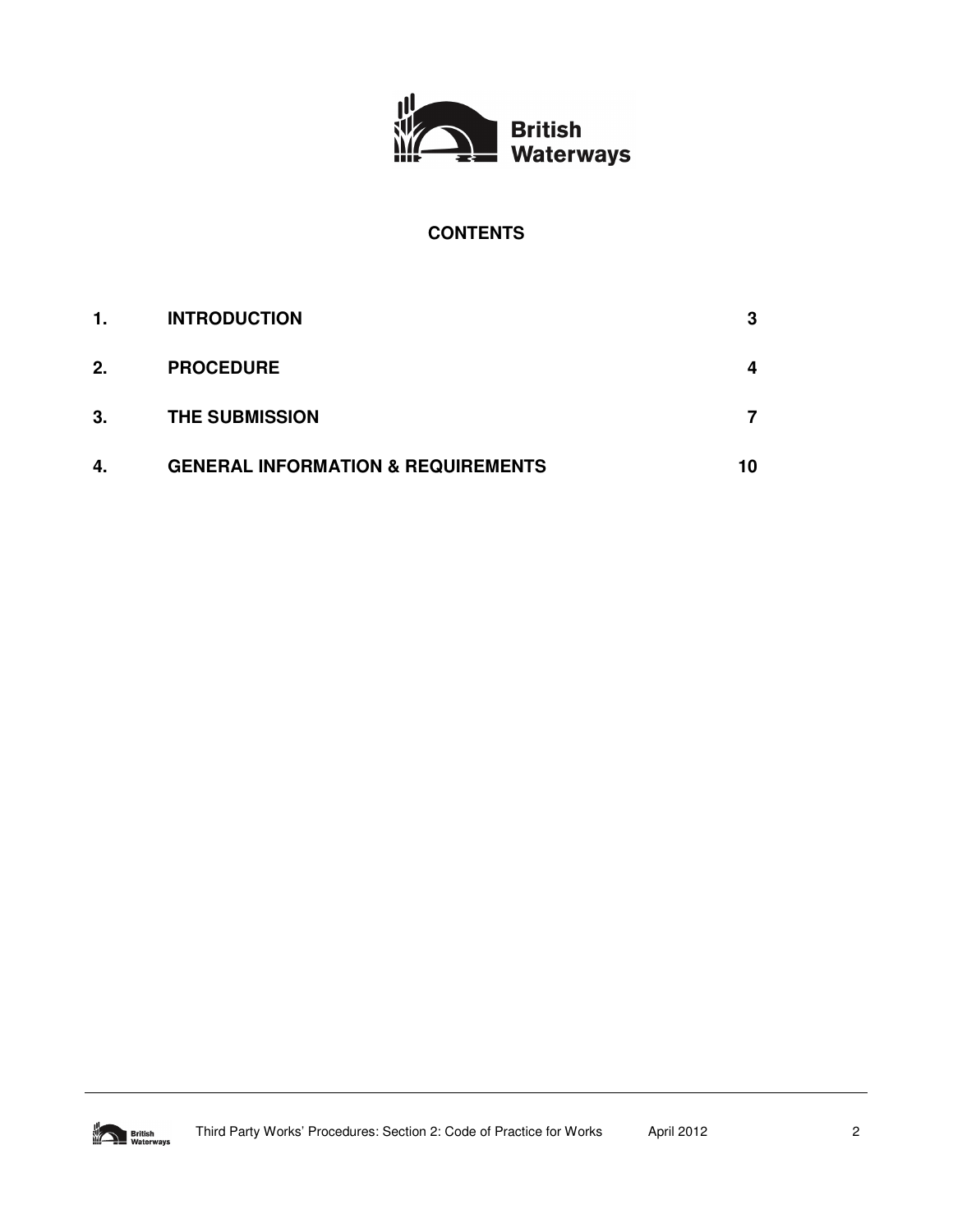# **1 INTRODUCTION**

# **1.1 Purpose of this Code**

This Code of Practice gives guidance and procedures to Developers, Local Authorities, Statutory Undertakers and their consultants, Contractors, Voluntary groups, Householders or any other individuals or groups wishing to carry out Works for their purposes, which may or will affect the Waterways. This Code safeguards the interests of British Waterways in protecting the Waterway.

It forms the basis on any relationship with any organisation (being the third party) wishing to undertake works on British Waterways canals and rivers and/or gain access over these waterways. Section 1: Guidance Notes; Section 3, Design Guidance and Section 4: Documents must be read in conjunction with this Code of Practice.

British Waterways has a separate process to facilitate new canal marina (enclosed basin and lay-by) developments by providing specialist information. This is accessed via the link www.britishwaterways.co.uk/marinadevelopment and is managed by a dedicated British Waterways team, the New Marinas Unit (NMU). (Please refer to Part 7 of Section 3: Design Guidelines for definitions and for information relating to non-mooring basins, on-line moorings and river navigation marinas).

# **1.2 Need for a Contract**

It will usually be necessary for the Promoter to enter into a Contract to licence the Works on British Waterways' property. In order to safeguard the Waterway, the Contract will normally be based on the following principles:

- protection of the Waterway from the effects of the Promoters' temporary and permanent works.
- no perpetual term will be granted
- the Works shall be kept in good repair by the Promoter
- no imposition of irrecoverable costs.
- the prevention and making good of any damage.
- no contingent liabilities.
- a payment reflecting the value to the Promoter of the Contract offered.

Further information can be found in Appendix 2.

# **1.3 Works adjacent to the Waterway**

In the case of works adjacent to British Waterways Property, the principles are that no support is offered and no loads are to be imposed on the property. The Party Wall etc Act 1996 is usually applicable and application should be made in accordance with that Act. When a Contract is not needed the technical provisions of this Code will apply.

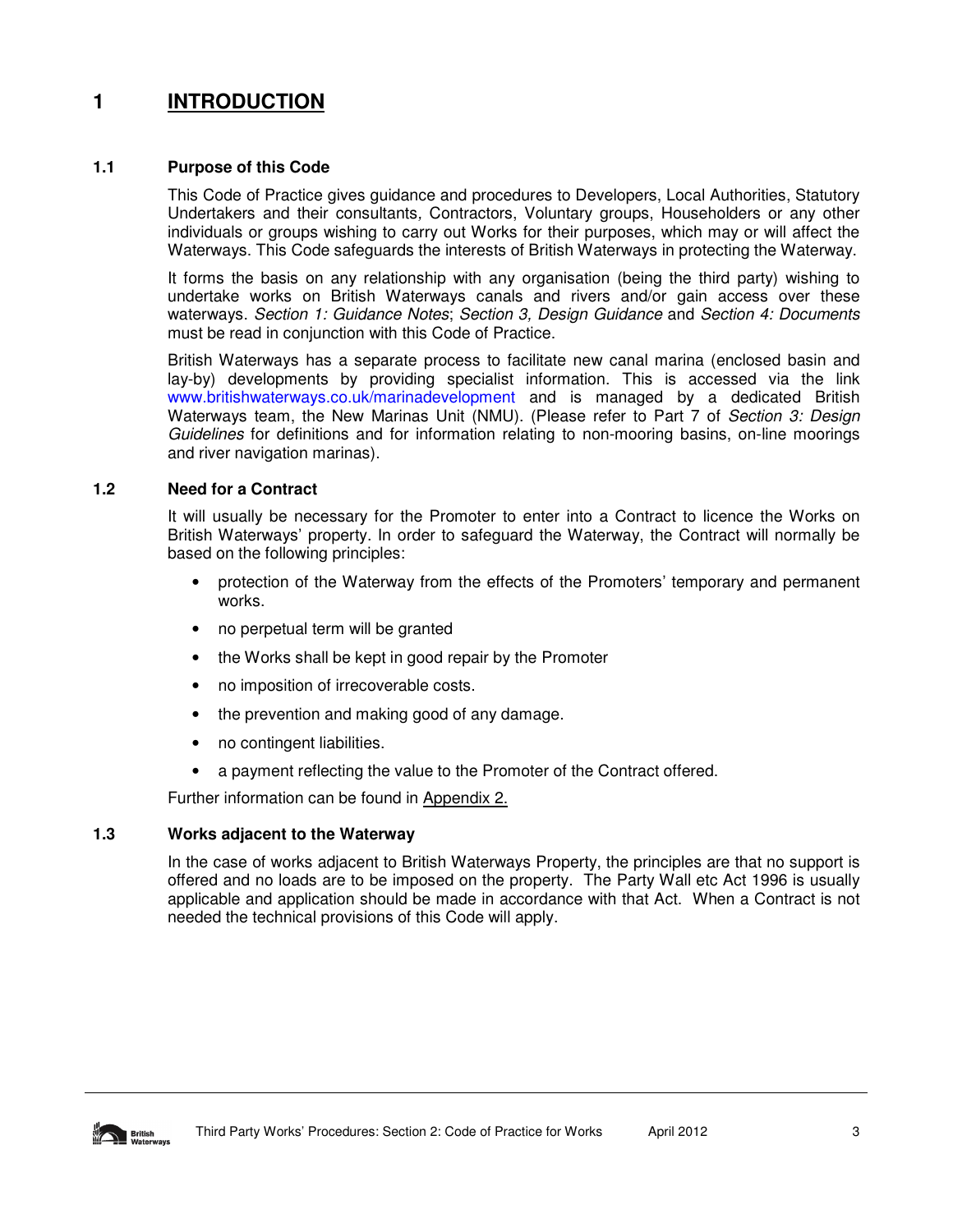# **2 PROCEDURE**

# **2.1 Early Discussions**

The importance of having discussions with British Waterways at the earliest opportunity cannot be over-emphasised. It is always beneficial to have an early meeting with British Waterways when guidance its requirements and the use of this Code will be given.

# **2.2 Costs Undertaking and Application Fee**

If the Promoter has no existing contract with British Waterways and before British Waterways is involved in spending significant time on a project, the Promoter will be, required to enter into a Costs Undertaking (Section 4: Documents, Appendix 2), giving a contractual means of recovering costs.

A fee as advised by the Works Engineer is required with this undertaking. This represents a contribution towards the administrative costs of British Waterways in making an initial assessment of the Application. The payment of that sum to British Waterways does not imply that British Waterways will ultimately accept the Promoter's Works. That sum will not be returnable irrespective of whether or not the Application proceeds

#### **Parties with Omnibus Agreements or other existing contractual arrangements will be governed by the terms of those agreements, which commonly require an application fee**.

Statutory Undertakers holding Omnibus Agreements with British Waterways will also need to complete the Application form prescribed in the Omnibus Agreement.

# **2.3 Notification Form**

A Notification Form (Section 4: Documents Appendix 1) must be completed as soon as possible. This provides the information for British Waterways to carry out preliminary technical, environmental and commercial appraisals. The Works Engineer will assist in the completion of the form at an initial meeting.

Statutory Undertakers holding Omnibus Agreements with British Waterways will also need to complete the Application form prescribed in the Agreement.

# **2.4 Communication**

Discussions usually take place directly between the Promoter's representative and the Works Engineer. The Waterway Manager is sometimes present at meetings but normally acts through the Works Engineer and Estates Surveyor. Depending on the type of works proposed, the Water Engineering, Environmental, Heritage, Utilities, Freight or other specialist teams may be involved and attend meetings.

Generally all communications should go to the Works Engineer, except in the case of proposals which are solely for abstraction, or discharge of water. These should be via the utilities team in the first instance

If several consultants or contractors are tendering for work, communication should be through the Promoter until the contract is awarded. This minimises British Waterways' workload and ensures a fair and consistent approach.

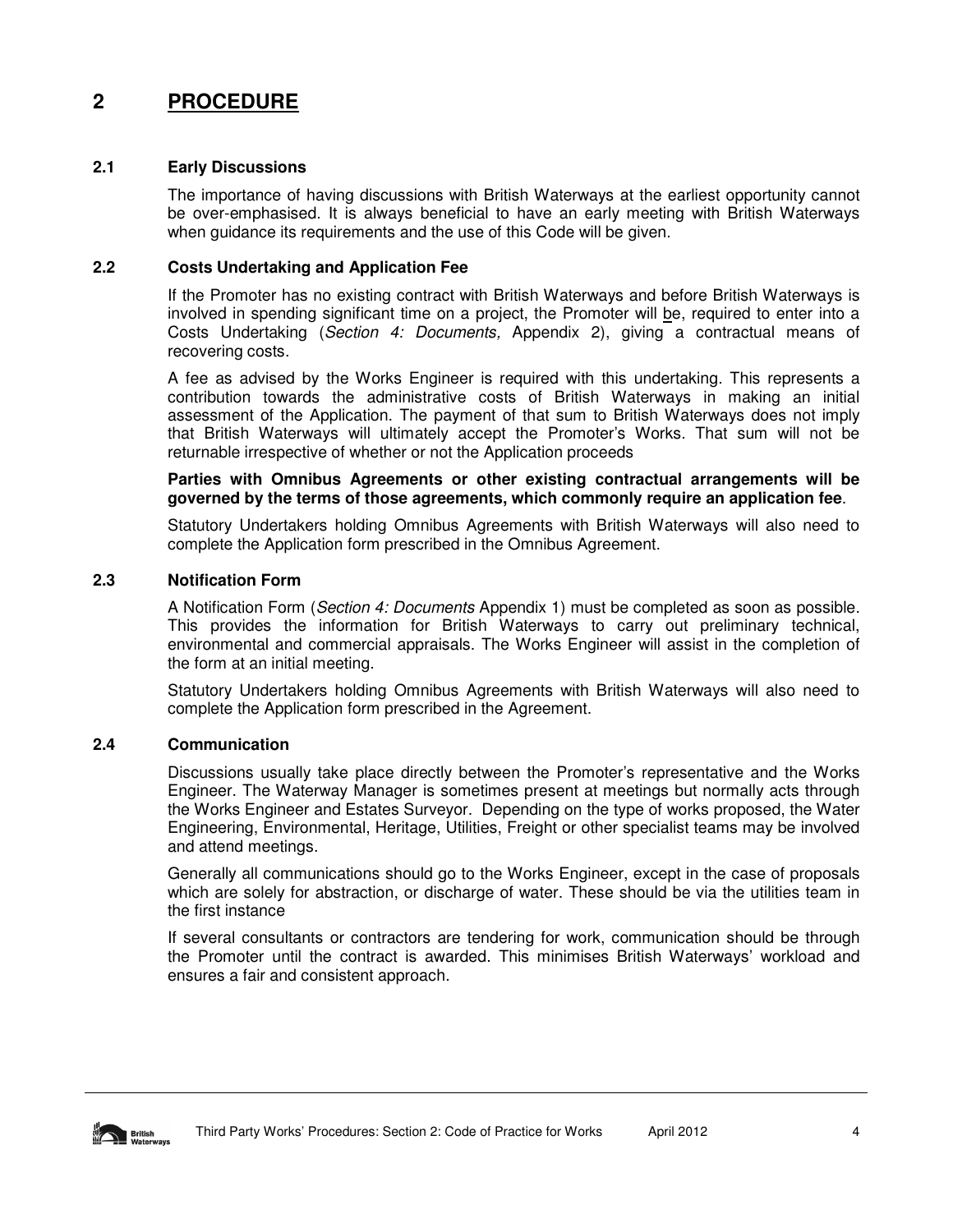# **2.5 Preliminary Appraisal**

The notification form together with supplementary information will enable the Works Engineer to carry out a preliminary technical and environmental appraisal. The technical appraisal will consider aspects such as:

- navigation
- the integrity of the canal
- flooding risk
- maintenance of feed flows
- water supply and water control
- safety
- design
- programme
- construction.

The environmental appraisal, which will be in accordance with British Waterways' Environmental Management System, will consider site specific issues such as:

- protection of landscape and heritage
- maintaining access
- contamination of ground, water or sediment
- presence of protected species such as bats or water voles
- protection of valuable habitats and features.

And construction impacts such as:

- noise
- access to site
- pollution control
- waste management.

The Promoter may be asked to undertake surveys or investigations / assessments to consider technical and environmental impacts identified in the preliminary appraisals. British Waterways has in house expertise, available through the Works Engineer, in all aspects of waterway management.

The preliminary appraisals and any supplementary studies will be used by the Promoter at feasibility, design and construction stages to ensure the waterway environment is protected and that all opportunities are taken to enhance it.

# **2.6 Viability of Proposals**

Early discussions may reveal that the proposed Works cannot proceed for technical, environmental or commercial reasons.

# **2.7 Detailed Discussions and the Submission**

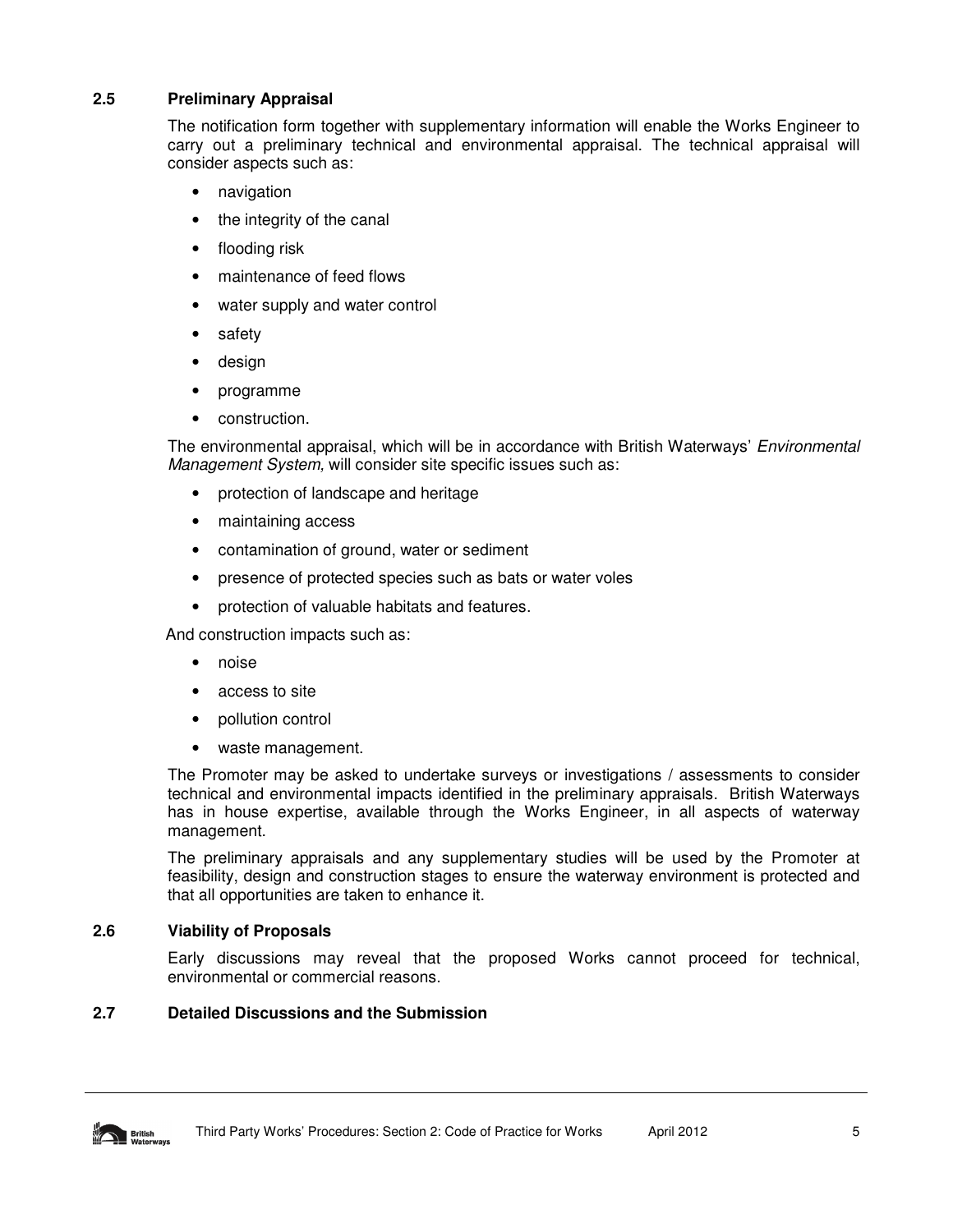Discussions will then proceed. This Code suggests engineering and environmental issues, which may need to be considered. The discussions will include the Promoter's responses to the issues raised by the initial appraisals and actions that will be taken to:

- avoid impacts where possible
- mitigate damage or replace elsewhere when impacts cannot be avoided
- enhance the waterway environment overall at the end of the works.

The discussions will take the form of meetings, submission of draft drawings, site visits, etc., The form of the Submission will be agreed. Once everything is agreed the 'Submission' is prepared and sent to the Works Engineer. Earlier documentation will be superseded by the Submission.

#### **2.8 Acceptance of Works**

The Works Engineer will write to the Promoter, or his or her agent, stating that the proposed Works are generally acceptable to British Waterways.

If execution of the Works is then delayed for more than 12 months, the Acceptance will lapse and need to be reviewed, in the light of changes to the waterway, changes in techniques and changes in policy.

#### **2.9 The Contract**

The Works may not be executed until the Contract has been completed or that the Promoter has been advised that none is required. The Contract will have been prepared by negotiation between the Promoter's agent and the Estates Manager. It is important that engineering and commercial discussions proceed in parallel, otherwise a delay in the commencement of the Works will result.

In some cases there may be relevant existing contract such as an Omnibus Agreement with a Statutory Undertaker or an Agreement for existing works. In cases where such a contract exists, the Works can proceed on acceptance by the Works Engineer of the Promoter's Design & Construction Stage Submissions.

#### **2.10 Pre-works Meeting**

Once a 'Contractor' has been appointed, a pre-works meeting usually takes place, normally on site, to discuss the execution of the Works and the means of safeguarding the canal, its visitors and the waterway environment. The Contractor's proposed working method will be discussed with a view to refining the Promoter's initial Method Statement and making a Construction Stage Submission.

#### **2.11 Execution of Works**

British Waterways will inspect the Works during execution to ensure that the interests of the Waterway are being safeguarded.

# **2.12 As Built Drawings**

After the Works are completed, the 'As Built Drawings' etc. will be supplied to the Works Engineer, together with a full copy of the Health & Safety file.

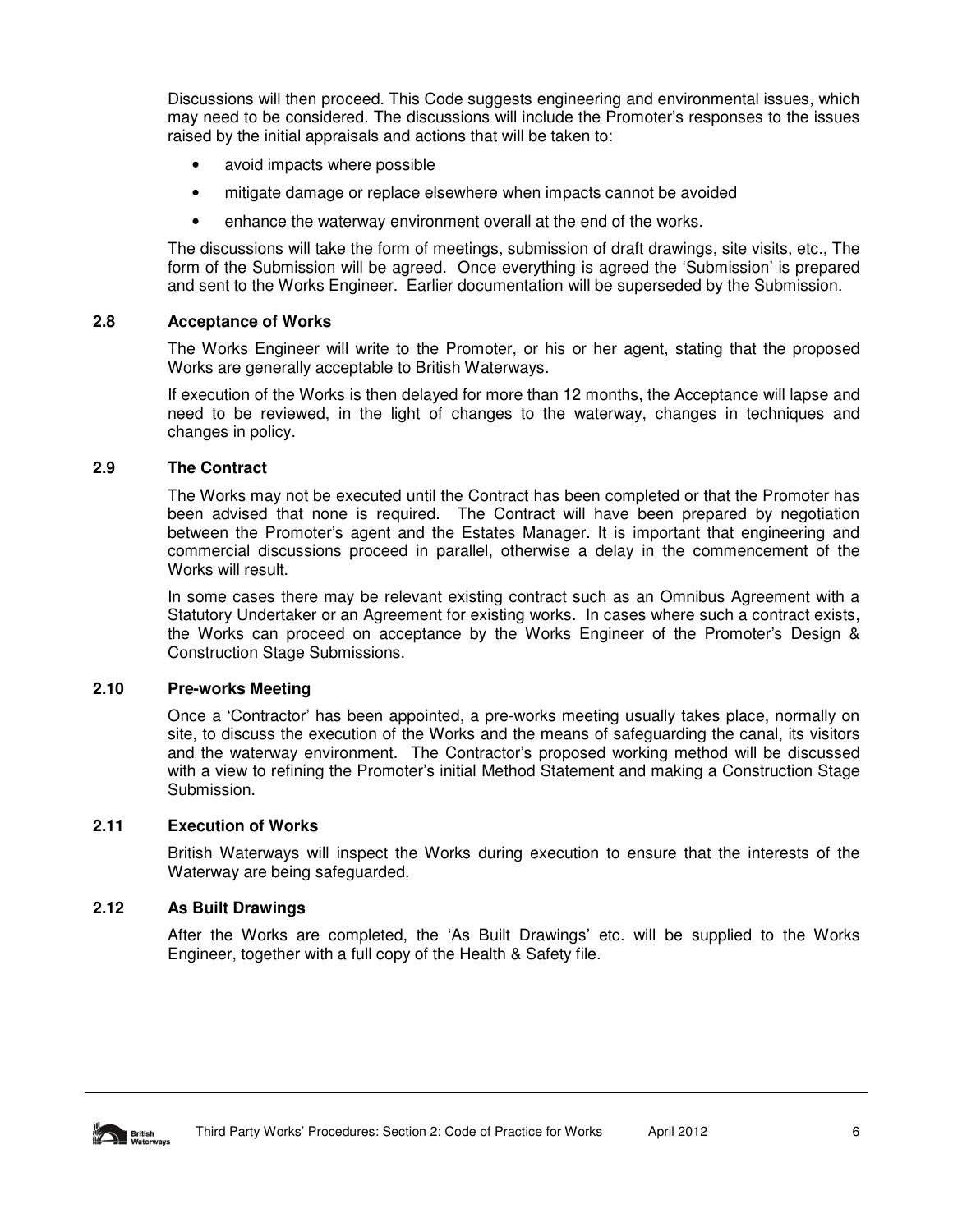# **3 THE SUBMISSION**

At the appropriate times, the Promoter will be required, unless otherwise agreed, to submit in **triplicate** (unless advised otherwise) the following for inclusion in the Contract:

#### **3.1 Feasibility Stage**

On major schemes, the Promoter will be required to provide technical and environmental appraisals considering all the available options, measures to avoid impacts, mitigate damage and enhance the overall waterway environment.

#### **3.2 Design**

As appropriate:

#### 3.2.1 CDM Regulations

The promoter should ensure that where appropriate a suitably qualified CDM Coordinator is appointed for the project. Where appropriate Design Risk Assessments and details of temporary works, which have been specified at this stage, should be produced. The Promoter should take into account the age and condition of the Waterways and their usage by leisure and commercial craft, pedestrians, cyclists and anglers. Hazards associated with working near water such as drowning or chemical and biological hazards should also be addressed.

#### 3.2.2 Site Plan

A location plan to a suitable scale, such as 1:1250.

#### 3.2.3 Drawings

Drawings, including a general arrangement, to suitable scales sufficient to illustrate the effect of the Works on the Waterway.

#### 3.2.4 Design Certificate

A certificate from a suitably qualified engineer confirming that the Works are fit for purpose, designed in accordance with relevant codes and standards and do not impact adversely on the interests of British Waterways. This certificate may need to be supplemented later for Contractor designed elements.

#### 3.2.5 Site Investigation

Site investigation information as appropriate.

#### 3.2.6 Programme

The Promoter's anticipated overall programme with specific reference to matters of interest to British Waterways such as stoppages and installation of bridge decks should be provided.

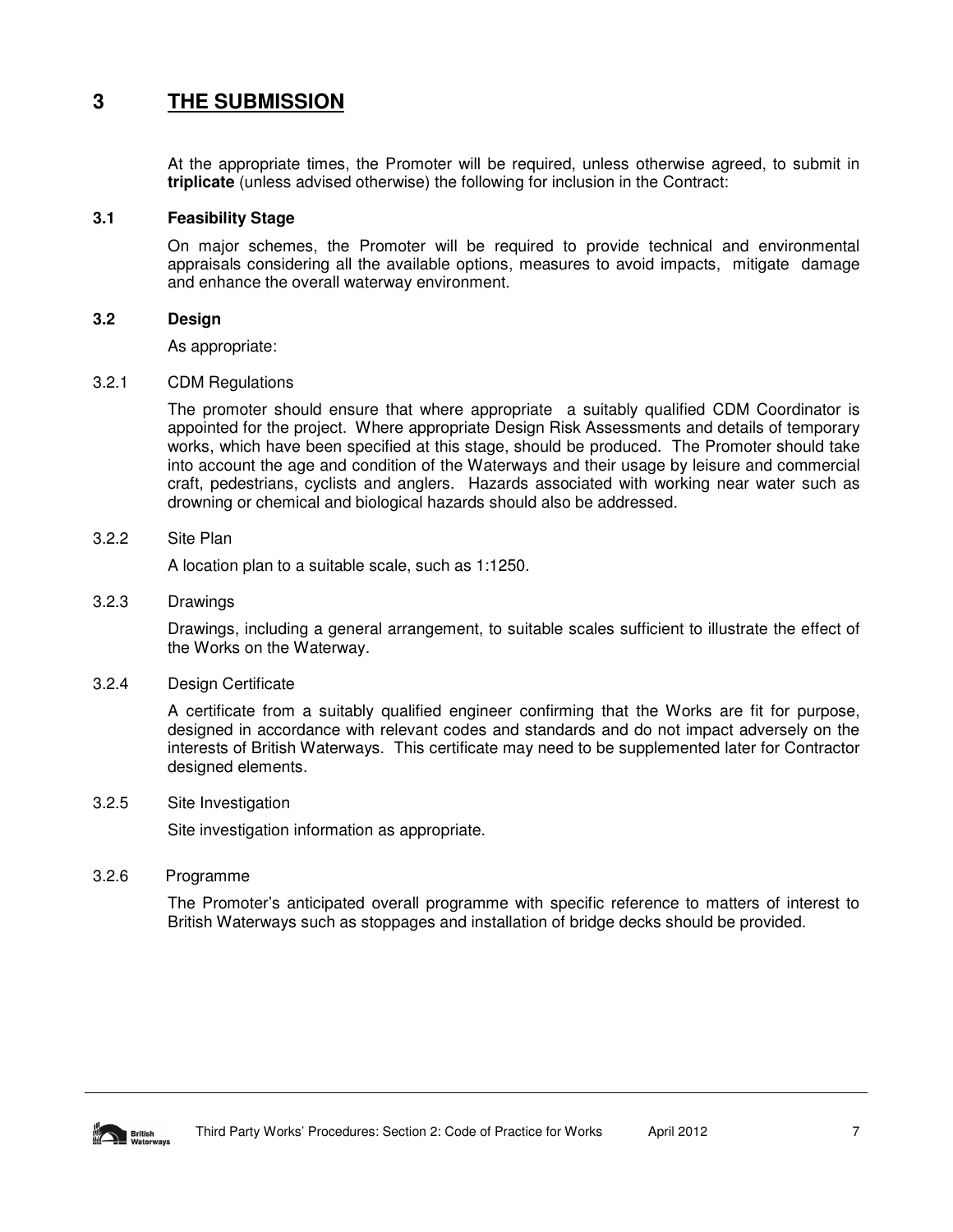#### 3.2.7 Works Contract Documentation

The Promoter shall include within his or her Submission copies of contract clauses provided within the Works Contract for the protection of British Waterways. The standard 'Special Requirements in relation to the British Waterways Board' (Section 4: Documents Appendix 15) should provide the basis for these clauses, additional site specific clauses being added as necessary. There should be a plan depicting the extent of the Contractor's site.

#### 3.2.8 Tenderer Notification

Before issuing tenders for the Works, British Waterways will be notified of the names of the contractors it is intended to invite to submit tenders and due consideration will be given to any observations British Waterways may make regarding their suitability for employment to carry out Works affecting British Waterways' property or other interests. British Waterways reserves the right to veto unsuitable Tenderers.

# **3.3 Construction Stage**

A second phase of the Submission is to be provided by the Promoter when a Contractor has been appointed but before Works commence on site. The Promoter remains responsible to British Waterways for the actions of the Contractor. Where appropriate, the promoter shall ensure the Contractor is capable of undertaking the Principal Contractor role as required by the CDM regulations.

#### 3.3.1 Site Contacts

The Promoter shall submit to British Waterways in writing the names, telephone and fax number and email addresses of the point(s) of contact on site together with their powers and duties under the Works Contract.

#### 3.3.2 Emergency Contact

The Promoter shall submit to British Waterways in writing the name and address and telephone number of the Promoter's Engineer or other such competent Persons responsible for the supervision of the Works including twenty-four hour telephone number for emergency contact.

The Promoter shall submit to British Waterways in writing, where applicable, the name, address and telephone number of the Contractor and Sub-Contractors, the site telephone number of his or her Agent including twenty-four hour number for emergency contact.

#### 3.3.3 Supervision

The Promoter shall submit details of the Promoter's arrangements for providing supervision of the Contractor

#### 3.3.4 Contractor's Temporary Works

The Promoter shall submit details of all applicable temporary works including piling and other supporting structures may be required. These shall include a certificate of adequacy provided by a competent person.

Where for the purpose of completing the Works in accordance with the Works Contract any Temporary Works are required above the Waterway the Contractor shall, except where otherwise specified in the Works Contract, provide and maintain a minimum headroom clearance level as specified by the Works Engineer.

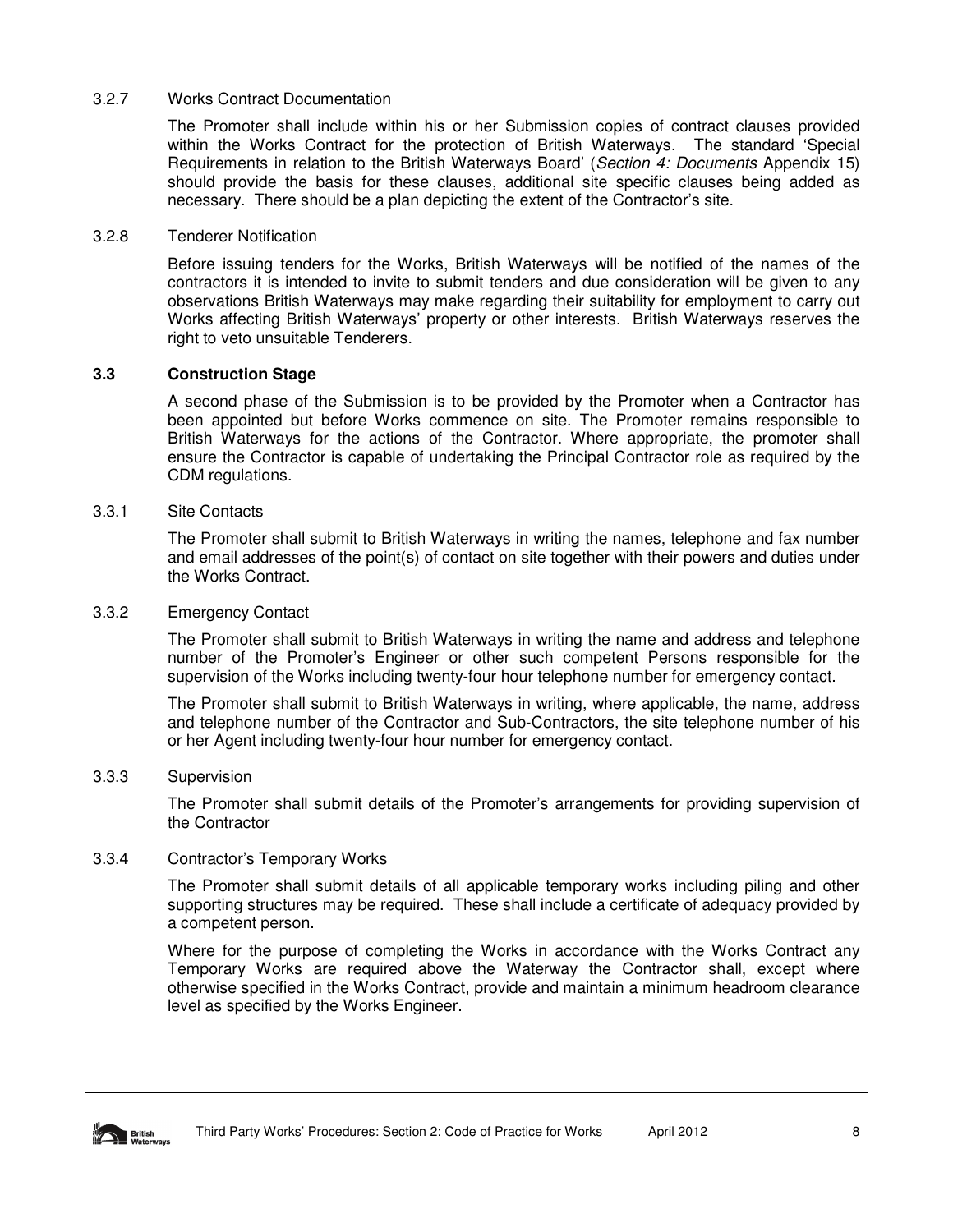#### 3.3.5 Contractor's Method Statement

The Promoter shall submit a concise Method Statement, with Risk Assessments, prepared by the Contractor indicating how the works will be carried out, without prejudicing the interests of British Waterways. Detailed Method Statements for individual tasks will be submitted as the Works progress.

The Contractor should take into account the age and condition of the Waterways and their usage by leisure and commercial craft, pedestrians, cyclists and anglers and also matters such as historical features, trees, hedgerows, vegetation, habitats and water quality. Hazards associated with working near water such as drowning or waterborne disease should also be addressed. The Planning Supervisor and Safety Officers should be named.

#### 3.3.6 Contractor's Programme

The Promoter shall submit a programme in bar chart form showing clearly the anticipated duration of the major stages of the work relating to the Waterway. Individual detailed programmes for critical items may be needed.

#### 3.3.7 RIDDOR

British Waterways should be advised of any Reportable Injuries, Diseases or Dangerous Occurrences and supplied with copies of forms F2508 or F2508A.

#### 3.3.8 Enforcement Action

British Waterways should be advised of any enforcement action taken by the Health & Safety Executive, Environment Agency (Scottish Environment Protection Agency in Scotland) or any other regulator.

# **3.4 Post Construction Stage**

#### 3.4.1 As Built Drawings

Within six weeks of completion of the Works, two copies of the 'as-built' drawings, for those aspects of the Works of interest to British Waterways, are to be provided for the Works Engineer and the Estates Manager. These drawings are to be based on the Submission Drawings amended to show changes made during construction.

#### 3.4.2 Maintenance

Within six weeks of completion of the Works the Promoter shall provide a maintenance and management plan and a landscape re-instatement /maintenance plan, including relevant extracts from the Health & Safety File. The eventual decommissioning / removal of the Works must be addressed.

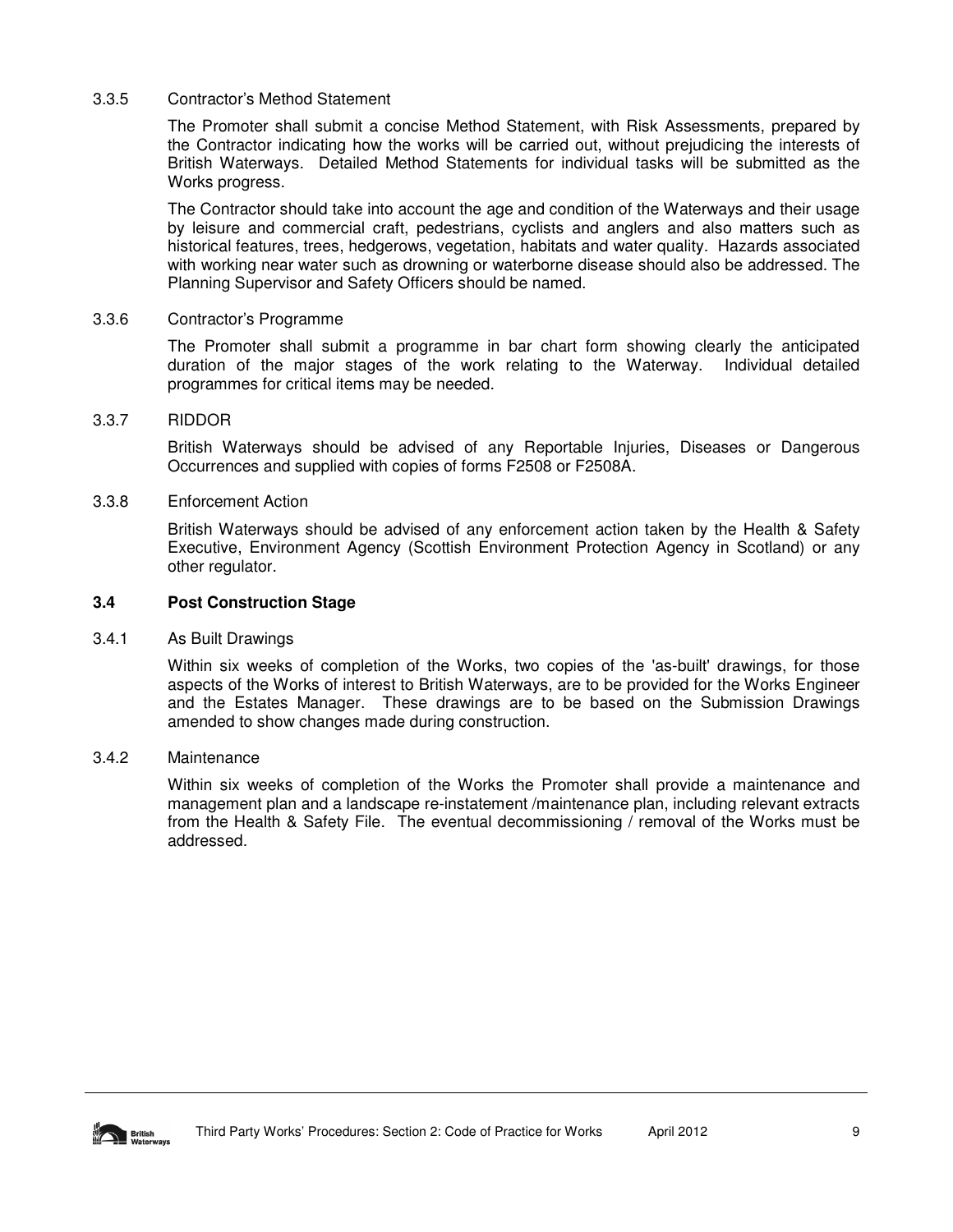# **4 GENERAL INFORMATION & REQUIREMENTS**

For the protection of British Waterways in connection with the Works, the Promoter shall be required to accept and meet the following requirements and conditions, in addition to any other requirements set out by other relevant legislation. The Promoter must ensure that his or her agents and contractors abide by them by inserting suitable clauses where relevant into the Works Contract.

# **4.1 Programme**

Where the Works affect navigation or the amenity of the canal, they should preferably take place between November and March, when the leisure use of the canal is least intensive.

# **4.2 Stoppages (Closures of the Navigation)**

Generally no stoppages of the canal or navigation or towpath will be allowable, except for technical reasons. The Promoter must adopt designs and construction methods, which do not affect navigation. Overnight closures, width restrictions, working between boats, temporary troughs etc. must be considered in order to avoid stoppages albeit at extra cost. On certain Commercial Waterways stoppages of more than a few hours duration may not be permissible in any circumstances.

If the Works Engineer agrees that a stoppage is unavoidable, such closure should generally take place only between November and March and will be subject to consultation with all British Waterways User Groups at national and local levels. The dates of the closures will be at the discretion of the Works Engineer, who will take into account traffic patterns, other nearby stoppages, alternative routes etc. Certain key national through routes are maintained free of closures for periods in the winter whilst works take place on alternative routes.

All stoppages must be of minimised duration. Where feasible the waterway should be re-opened to traffic at weekends. On longer indivisible jobs, weekend and, where appropriate overnight, working is required in order to minimise the length of the stoppage. There should generally be no stoppages exceeding six weeks in duration but when the Works Engineer accepts that longer unbroken stoppages are necessary, transfer of boats around the works by road may be required at the Promoter's expense.

All such proposed stoppages should be agreed and paid for whether or not these closures are used, before the end of the April prior to the closure. Stoppage charges are shown in Section 4: Documents Appendix 13 In some cases stoppages may be agreed for emergency works, or essential maintenance after the April deadline, by the Waterway Manager. These will always be subject to the increased rates in the above appendix for late applications. For projects requiring only night closures, restrictions or short delays to traffic, where this timescale may not be feasible, a minimum period of six weeks before the works commence is required in order that notices may be published and distributed.

# **4.3 Towing Paths**

The towing path must remain open wherever possible. If a diversion is unavoidable, the Promoter must submit his or her proposals for the acceptance of the Works Engineer and, where a Public Right of Way is involved, to the local Highway Authority. Diversions should be localised, for instance around the rear of the Works and be fit for purpose. Such diversions may be used by the British Waterways maintenance plant and be of a standard to allow continued use by existing visitors – walkers, anglers, people with disabilities, cyclists etc.

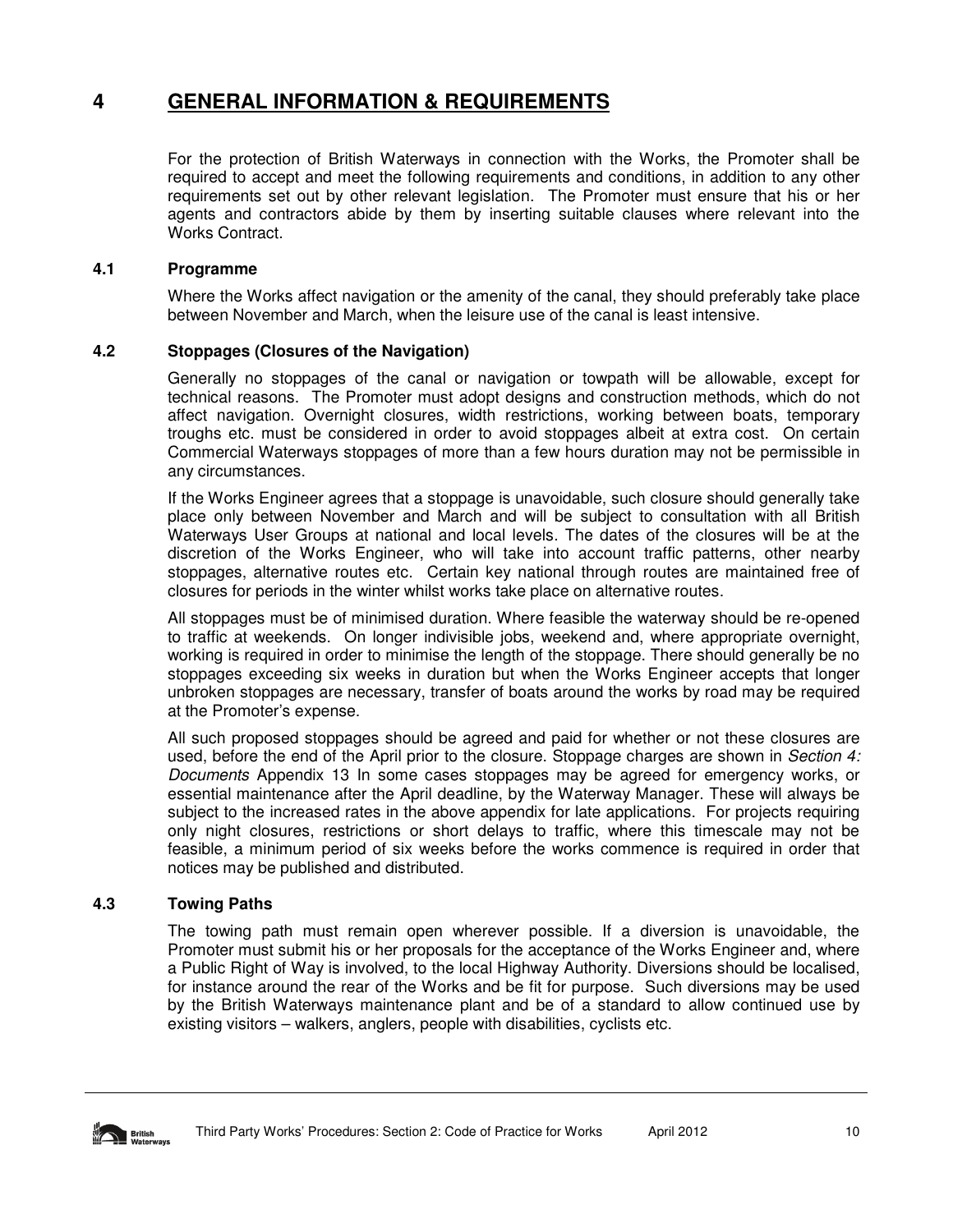The towing path should not be used for access to the Works because of conflict with visitors and the unsuitability of the towing path for vehicular use. In the unusual event that plant is permitted to use the towing path, this will be after an assessment of the suitability of the access with full regard to the stability and integrity of the towing path and consideration of the risks to towing path users.

# **4.4 Water Level Control Structures and Cross Sections**

The water level is normally controlled by waste weirs, byweirs and sluices and fluctuations in level can occur for a number of reasons, particularly during storms at the site and upstream, and during dewatering downstream. Care should be taken to define normal water level and maximum water level at the survey stage in consultation with the Works Engineer. Detailed surveys of weirs and sluices together with cross-sections of the Waterway may be required and these shall be submitted before and after the Works at the Promoter's expense. The Contractor should particularly note when planning any work in relation to the Waterway that British Waterways cannot guarantee any particular water level or depth and not prevent any fluctuations to such water level depth or speed of flow in any Waterway.

Requests to lower and maintain water levels slightly below those normal for that location are particularly difficult to achieve without alterations to structures, will usually cause navigation problems and even if possible will require constant monitoring and adjustment, all at the Promoter's expense.

# **4.5 Water Control**

At his own expense the Promoter will be required to maintain navigation feed flows and flows being transferred to abstractions past the site and to also deal with storm flows reaching the site at all times including outside normal working hours.

# **4.6 Fishery**

Where stoppages and dewatering occur, the Promoter will be responsible for the fish rescue and re-stocking. In England and Wales, fish rescues must be licensed by the Environment Agency. The Promoter must demonstrate to British Waterways that the Agency has approved fish rescue.

Any valuable or protected species, such as white-clawed crayfish, must be reintroduced to an adjacent suitable habitat.

The Promoter will ensure that where any protected species need to be handled or moved, all necessary authorisations are obtained from the relevant wildlife and environmental regulators, and copies provided to the Works Engineer.

Any non-native crayfish or zander (a non-native fish found in some Midlands Canals) found during fish rescues should be humanely destroyed as introduction into the wild is illegal.

# **4.7 Design and Build**

The use of Design and Build contractors on small projects needs careful consideration. Unless parameters critical to British Waterways are defined before a contractor is appointed, an unsatisfactory result and/or escalating costs to the Promoter may result. For structures, the concept should be considered as 'Detail and Build' not 'Design as you Build'. For trenchless crossings, the early input of a specialist is essential. The Promoter must advise on the extent of the responsibilities that have been delegated but remains responsible for the proposals.

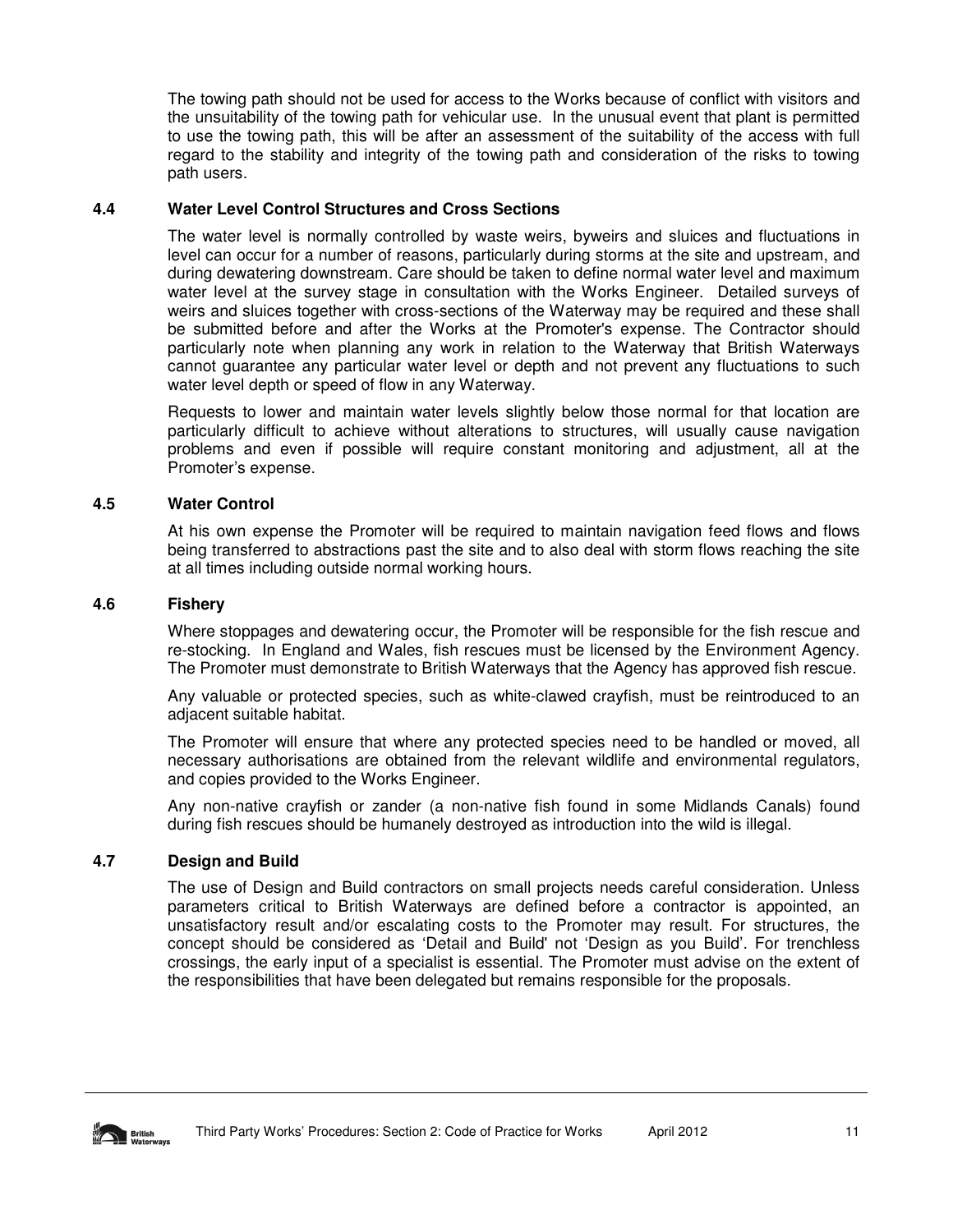# **4.8 Insurance**

The Promoter will be liable for any damage arising from the activities of his or her Agents, such as Consulting Engineers, Contractors and Sub-Contractors. In the event of a claim, the first course of action by British Waterways would be directed towards the Promoter, though others may be joined in. It is in the Promoter's interest to ensure that his agents have adequate insurance to protect him or her from action. However, it is the Promoter's responsibility to ensure the appropriate level of cover is taken. If a Promoter, or his or her contractor, causes damage to British Waterways property then it will seek reinstatement of such damage, plus any inconvenience costs, loss of profits etc., which British Waterways might incur, in full and without monetary limit.

Levels of insurance will be specific to the risks attached to the proposal. The design and construction of the Works should minimise risk to a reasonable level such that insurance for £5,000,000 should suffice. If the potential consequences demand, insurance up to £25,000,000 may be necessary.

# **4.9 Right of Support**

British Waterways enjoys a right of support under Common Law. It is important that support is not removed by excavation, dewatering undermining etc. In areas of mining subsidence canals can be of great depth due to bank raising - 10m is not unknown. Factors of safety are often not great and ill-considered actions can be disastrous.

A less obvious consequence of excavating near to canals is that of increasing hydraulic gradients. Not all canals are lined. Seepage rates are increased. Permanent leakage or piping failure can result.

# **4.10 Support to New Works**

British Waterways offers no support to new works. Loads should not be placed near to cuttings, over tunnels etc. without being independently supported. Should a British Waterways structure withdraw support from later development, British Waterways would accept no liability. When building over tunnels, for example, not only should the new structure span independently the old but the effect of a collapse of the tunnel should be considered.

# **4.11 Cofferdams**

The usual options are, stop planks, piling, clay stanks and fabric dams. Stop planks are rarely located at convenient points, resulting in extensive dewatering leading to safety and environmental concern. Piling is generally deprecated unless it can be cut off at bed level because of the damage to the lining caused by withdrawal. Clay dams can displace fluid silts over considerable distances, leading to access difficulty for removal by conventional plant and can cause water quality problems with dispersed silt on removal. Fabric dams are readily portable, can be supplied with flumes for water transfer, but are subject to undercutting, vandalism and boat impact. Inflatable dams may not be used. If large quantities of water could escape from the canal, it is usual to use a secondary bund.

Fabric dams and stop planks must be protected from boat impact.

# **4.12 Canal Linings**

Although not all existing canals have an artificial watertight lining, works must be designed so that the canal is watertight. Puddle clay is the most common lining material used in existing canals. It was rarely used with a thickness less than 750 mm.

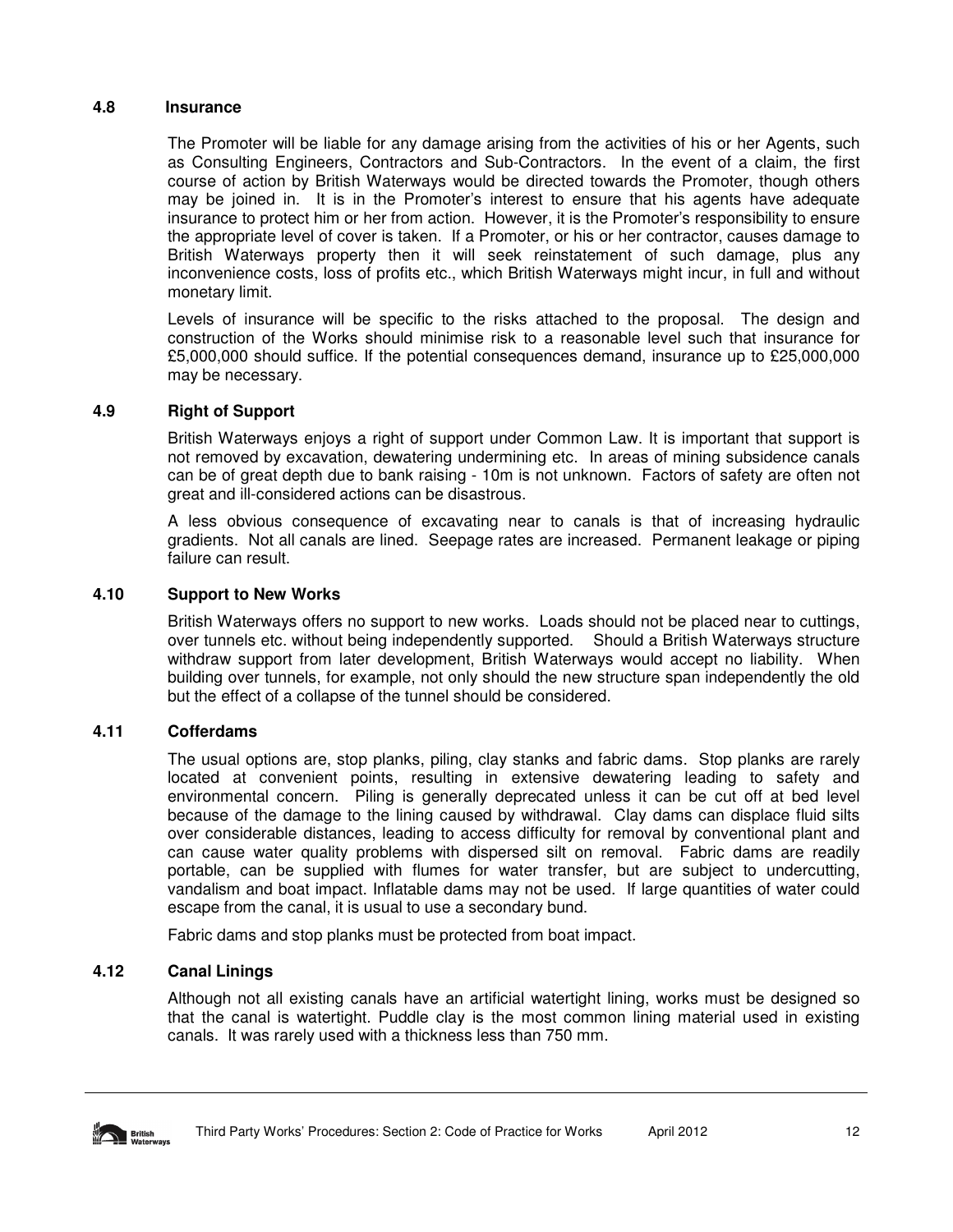Modern compaction plant needs clay of a somewhat lower moisture content, which is therefore less impermeable and a minimum thickness of 1000 mm is now normal. There is evidence that canals in sandy areas were lined in the  $18<sup>th</sup>$  Century with manure to accelerate the rate at which the surface is sealed.

**Modern lining materials include reinforced concrete, butyl and geotextile/bentonite membranes. Bentonite must not be used in areas with high sulphate levels, or with lime stabilised materials. Membranes must be protected from boat propellers, boat-shafts and dredgers.** 

The old and new linings must be tied in using a suitable detail.

Puddle clay must be supplied from an approved source and placed in accordance with the requirements of the British Waterways Specification for Puddle Clay. Compaction of puddle clay into pile pans must receive special attention. Lime stabilised clays must not be used.

Interlocking sheet steel piles cannot be regarded as a lining unless backed in puddle clay, used in soils of low mass permeability, and / or clutch sealant such as 'Wadit' or 'Britseal' is used.

# **4.13 Bank Protection**

Many forms of existing bank protection are encountered and have to be tied into the new works. The interface will need to be detailed to prevent an erosion pocket forming.

It is often necessary to use a structural system of bank protection, such as interlocking sheet steel piling, for instance to act as a cofferdam to allow bridge footings to be built below water level or to allow British Waterways plant to pass along the towing path under a new bridge. Piling is also used in open cut service crossings to act as a water cut-off. Non structural systems require the canal bank to slope into the channel and navigation must be considered in the design.

Although galvanised trench sheets are often used on smaller canals without pile capping, it is usual to install a reinforced concrete capping beam to structural piles. This beam should generally be made to accord visually with vernacular building materials for instance by laying brick or stone masonry to the upper face and fendering the vertical face.

Concrete and masonry walls are sometimes used but are difficult to construct without dewatering.

Although the nature of the Works often dictates a 'hard' bank protection system, there are landscape and ecological issues raised. 'Soft' systems which allow a natural vegetation to develop at the water's edge should be employed wherever possible. A range of techniques are available, including reed planted coir fibre rolls, brush wood rolls and hazel wattles. Sometimes timber washboards, gabions and stone filled mattresses, pitching and dry stone walls are appropriate. Guidance is contained in the Environment Agency R&D Publication No. 11 Waterway Bank Protection: A Guide to Erosion Assessment and Management.

The interface between the water's edge and the canal bank is one of the most valuable of the waterway habitats. Where installation of bank protection will involve disturbance to this area, surveys for the presence of water voles or white clawed crayfish are required at the early stages of the project. If found, the method of bank protection must be agreed with the Works Engineer to ensure their habitat is conserved, as required by law. In addition, all soil and plants (including reeds and aquatic vegetation) which are removed should be reinstated adjacent to the works. Where original plants cannot be reinstated equivalent planting agreed with the Works Engineer must be carried out.

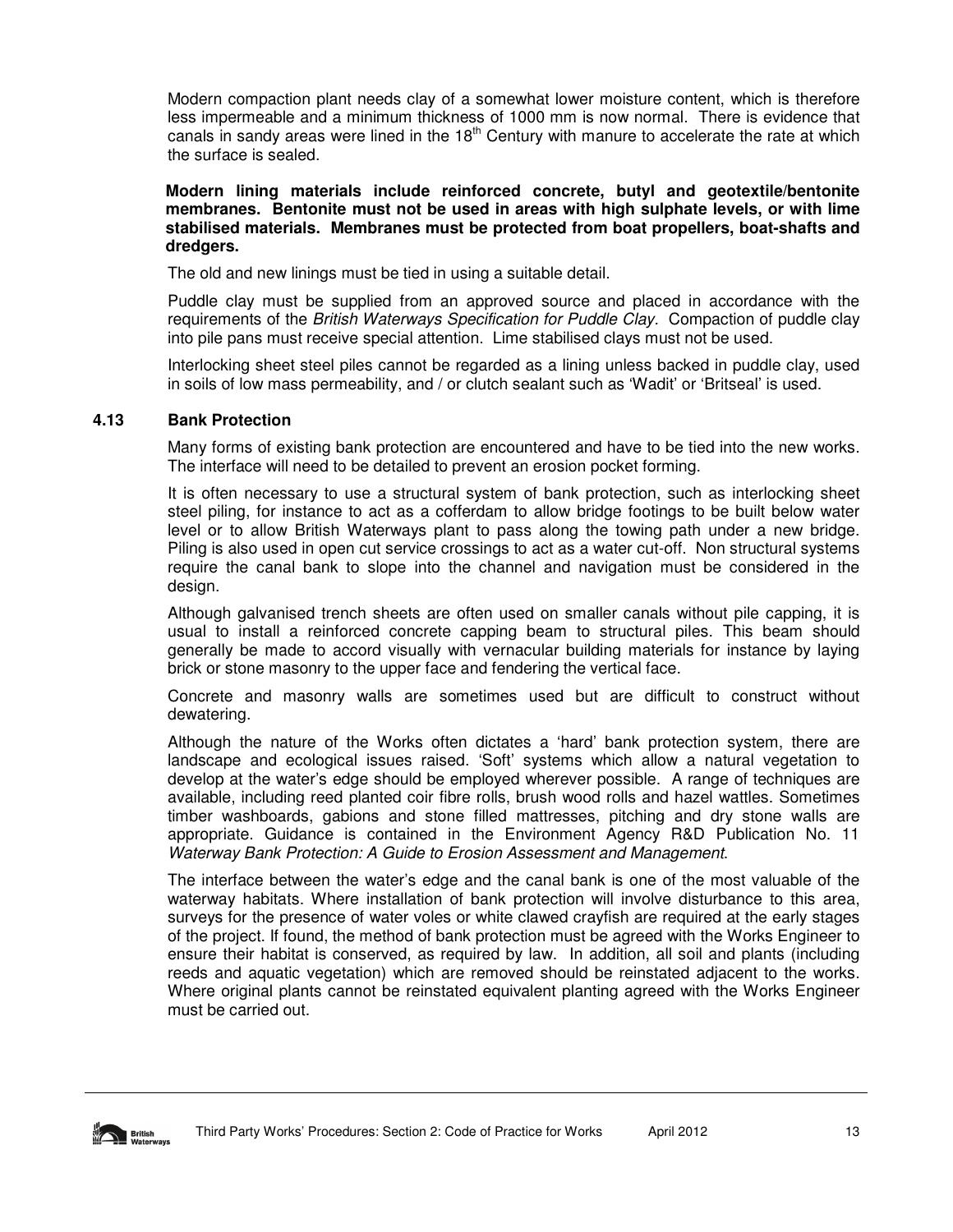In addition to the effects on flora and fauna existing between the water's edge and the canal bank, disturbance of the bank can lead to increased sediment flow into the canal/reservoir itself. This should be managed in order to reduce the impact of sediment on the waterway habitat. Appropriate erosion protection measures and work practices should be employed to reduce this environmental risk.

Future maintenance of bank protection systems must be addressed at the design stage.

# **4.14 Fendering**

The permanent and temporary works must be fendered to protect the works from craft and vice versa. Modern narrow canal craft have overhanging bows and the steering skill of some boatmen leaves something to be desired. Fendering materials include cast iron (used sometimes for heritage reasons), steel bullhead rail, recycled timber or timber obtained from legal and sustainable sources, polyethylene (which has low friction properties) and polyethylene faced rubber (which absorbs energy). The durability and maintenance of fendering must be considered and addressed at the design stage.

Bolt heads must not project. There should generally be no external angles; radii should be employed.

# **4.15 River Navigations**

River navigations are affected by currents, floods and in some cases tides. There will be a deep navigation channel, not necessarily in the centre of the river. Elsewhere there may be insufficient depth to navigate. It is less easy to control vessels travelling in the same direction as the flow than those travelling against it. The former can move at considerable speed and need sufficient visibility and space to manœuvre. Temporary and permanent works in the river can produce turbulence affecting navigation. The effects will vary in different river conditions. Environment Agency / SEPA consent as drainage authority will be needed as well as that of British Waterways as navigation authority. The effects of all works on river navigations will need careful and specific consideration. Sailing vessels use some river navigations.

British Waterways has powers and duties as Navigation Authority on those rivers listed in Statutory Instrument No 1195 "The Inland Waterways of the British Waterways Board Order 1965" as amended. British Waterways is usually the freeholder for artificial sections but in general not so for natural river channels. Where British Waterways is not the landowner, there will be no need for a contract with the Promoter however the principles of this Code will apply, particularly with regard to the contents of the Submission. British Waterways has Bye Law powers to control works affecting river navigations. The Bye Laws are published on the British Waterways website. The procedure outlined above must be followed except where it refers to the contract.

# **4.16 Services**

The Promoter must enquire of the appropriate authority as to the location of, and the need to protect or divert any pipe or service, and take all reasonable steps to ensure that these are not damaged and is to arrange to repair or replace any damaged services. When required, British Waterways will endeavour to inform the Promoter of such service information British Waterways may have, but the Promoter is advised to make his or her own extensive searches and enquiries as British Waterways' records cannot be relied upon.

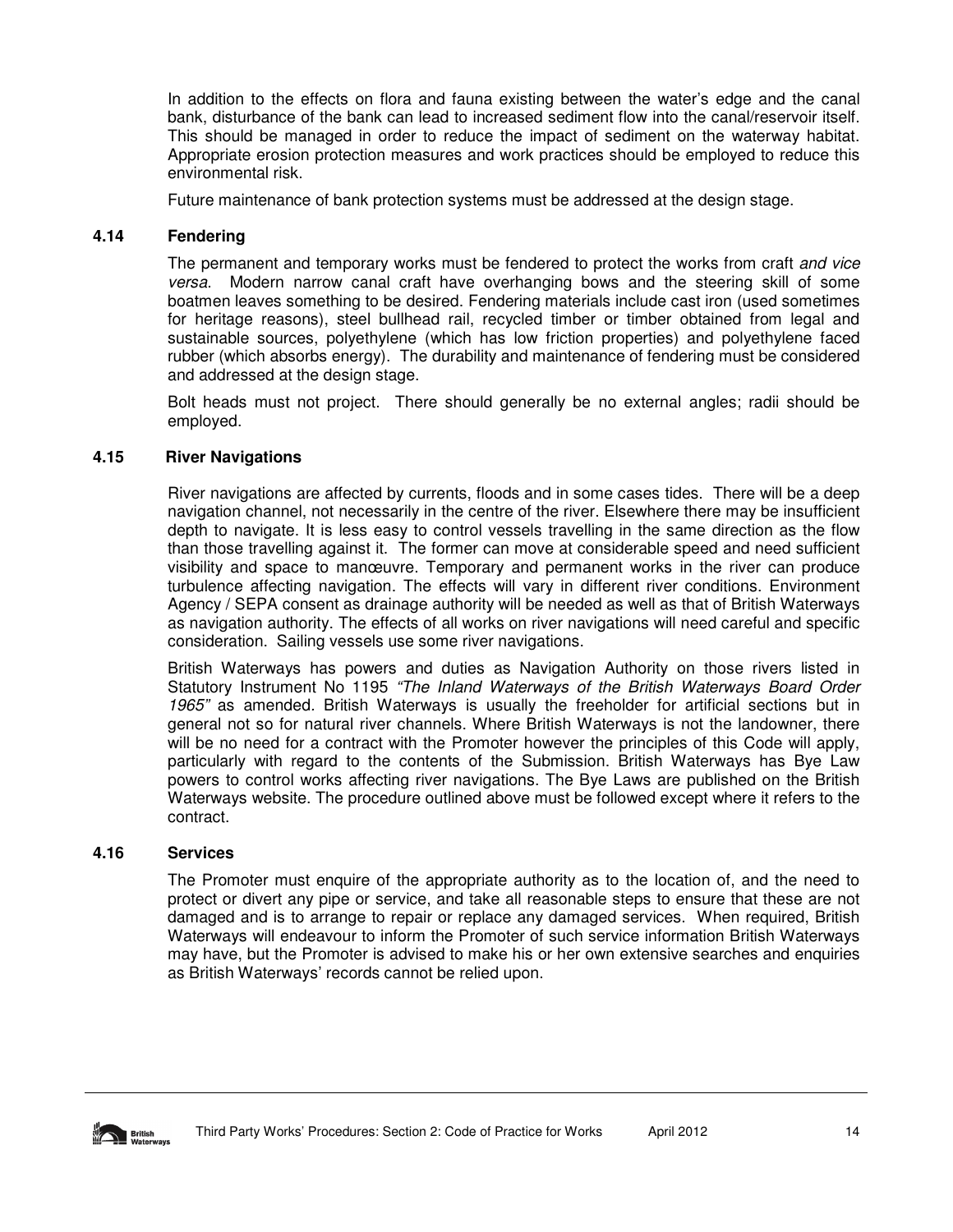The Promoter should be aware that fibre-optic telecommunication cables are situated in many canal towing paths. The Promoter must ensure that this network is protected from the effects of the Works. Detailed consultations, prior to work commencing will be needed to ensure this is so. The procedure for working adjacent to the fibre optic cables owned by Sky Network Services is set out in Appendix 6 of Section 4: Documents.

The towing paths are also used as routes for services such as oxygen mains, oil pipelines and 'Government apparatus'. This equipment must not be overlooked.

Services such as electrical cables pose a threat to life. In addition repair and loss of revenue costs resulting from damaged services are substantial. Some electrical, gas and other services are privately owned and their location will not be identified using normal utility company searches.

# **4.17 New Roads & Street Works Act**

Where services are being installed across British Waterways' structures under the above statute, the principles of this Code, will apply, particularly with regard to the contents of the Submission.

#### **4.18 Discharges and Abstractions**

No water abstractions or discharges (permanent or temporary) are permissible without British Waterways' permission. If British Waterways does accept a temporary installation, it will be subject to separate engineering approval and commercial contract. It should not be assumed that an existing discharge can be retained when a site is redeveloped for a new use, if permission is given to retain and re-use an existing discharge a new commercial contract will normally be required.

In some circumstances separate authorisation from the Environment Agency (Scottish Environment Protection Agency in Scotland) is needed.

Consultation with the Environment Agency (Scottish Environment Protection Agency in Scotland) is recommended. The Promoter should demonstrate to British Waterways that these consultations have taken place.

It is possible that there are abstractions from, or discharges to British Waterways or neighbouring waters which may be affected by the Works or which may affect the Works. The Promoter should make inquiries, to establish whether such abstractions or discharges exist. Where they do exist, the Promoter should discuss the works with the abstractor or discharger with a view to making suitable arrangements.

# **4.19 Disposal of Waste**

The Promoter shall make all necessary arrangements for the disposal of waste materials leaving site in accordance with current legislation.

Promoters should be aware that silts and other materials recovered from canal beds or elsewhere might contain chemical contaminants, or biohazards such as used hypodermic needles. The necessary steps must be taken to identify the nature and degree of contamination and dispose of such wastes appropriately to a site identified to the Works Engineer. Compliance with the requirements of the relevant statutory bodies must be demonstrated to British Waterways.

Desk studies and site investigations are required to identify contaminated land issues in advance of the works. A waste management plan to deal with resulting issues must be drawn up and agreed with British Waterways.

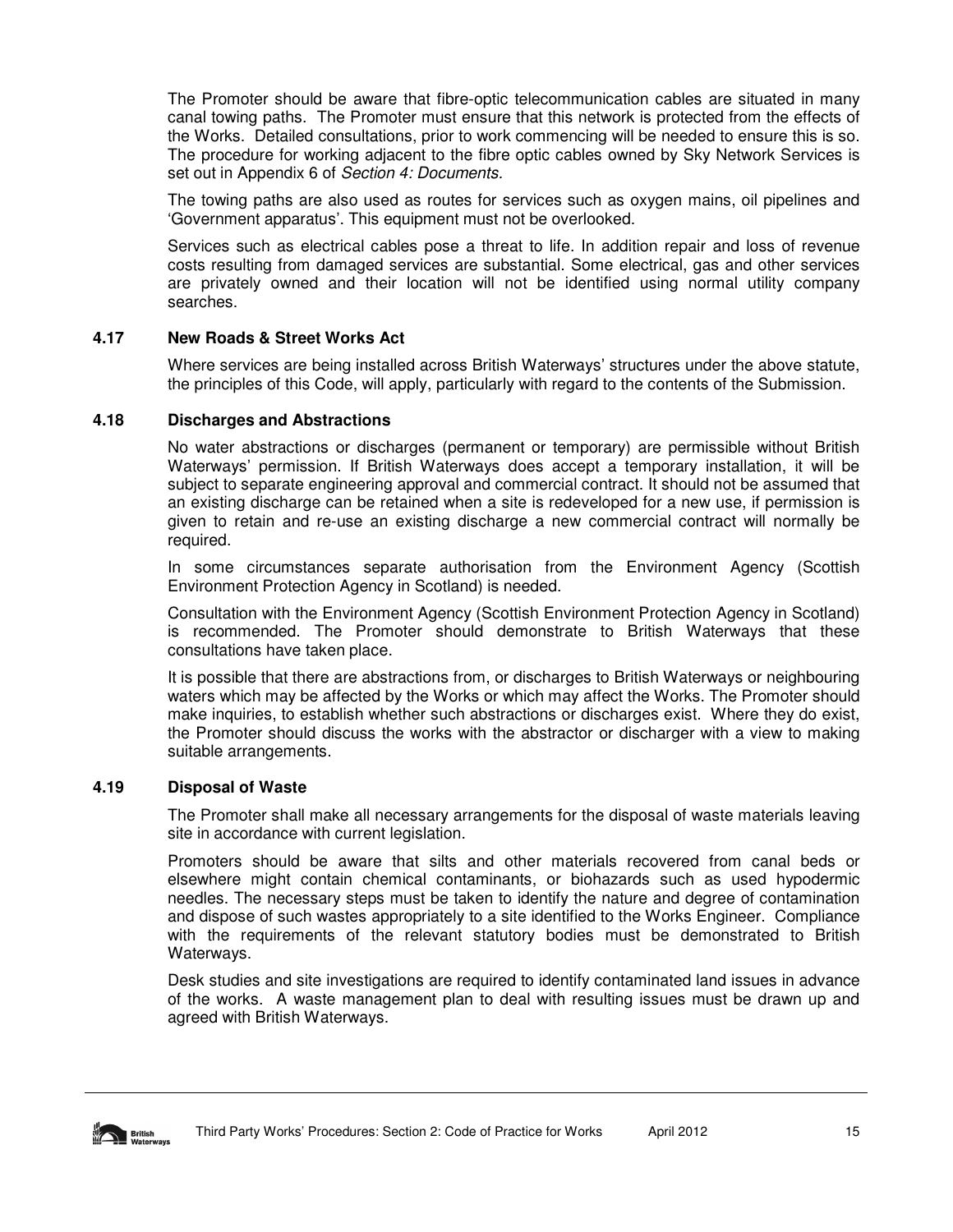Where contaminated material is exposed during works, steps must be taken to protect workers and the public from contact with the material or with gases or liquids arising from it.

The Promoter is encouraged to recycle construction waste, where appropriate. See Section 4.38.5.9 for further details.

#### **4.20 Stability of Structures**

Many existing structures were built before slope stability, foundation design etc were understood. Materials and methods now taken for granted were not available. Compaction of embankment fill was not possible. It was not practice to prepare engineering drawings until the 1820's. Calculations were not undertaken until later in the 19<sup>th</sup> Century.

Old structures often have factors of safety close to unity. Factors of safety for embankments and cuttings reduce with time. Old structures are therefore particularly vulnerable to nearby works. Ill-considered excavations at the toe of an embankment, for instance, can have disastrous consequences.

All work near old structures must be carried out with great care and forethought. It is the Promoter's responsibility to demonstrate that there will be no detrimental impact on existing structures.

# **4.21 New Aqueducts, Locks etc**

If it is necessary to build a structure which is of major significance to British Waterways such as a new lock, a canal re-alignment, a mooring basin or the construction of a new aqueduct carrying the canal over a road, watercourse etc, British Waterways reserves the right to carry out the design and supervise the construction on behalf of the Promoter.

#### **4.22 Heritage structures**

Many elements of the waterway fabric are 200 years old. The following two paragraphs deal with statutory controls on Listed Buildings and Scheduled Ancient Monuments. Even where no statutory protection is in force British Waterways seeks to protect and enhance all structures, surfaces and features with heritage/historic value.

# **4.23 Listed Buildings**

Many waterway buildings and structures are listed buildings and are subject to historic building legislation. Works to listed buildings often require listed building consent from the local planning authority and this should be negotiated and applied for well in advance of any works. Works to adjoining non listed structures may also be classed as 'development affecting the setting of a listed building'. Listed buildings also enjoy a measure of 'curtilage' protection.

#### **4.24 Scheduled Ancient Monuments**

A number of waterway sites and structures are scheduled monuments and are protected under special legislation. Many works affecting them require scheduled monument consent which must be obtained from the appropriate Secretary of State, via the statutory agencies (English Heritage, Historic Scotland, Cadw). Gaining scheduled monument consent can take time. Works to scheduled monuments almost always require archaeological recording conditions to be met.

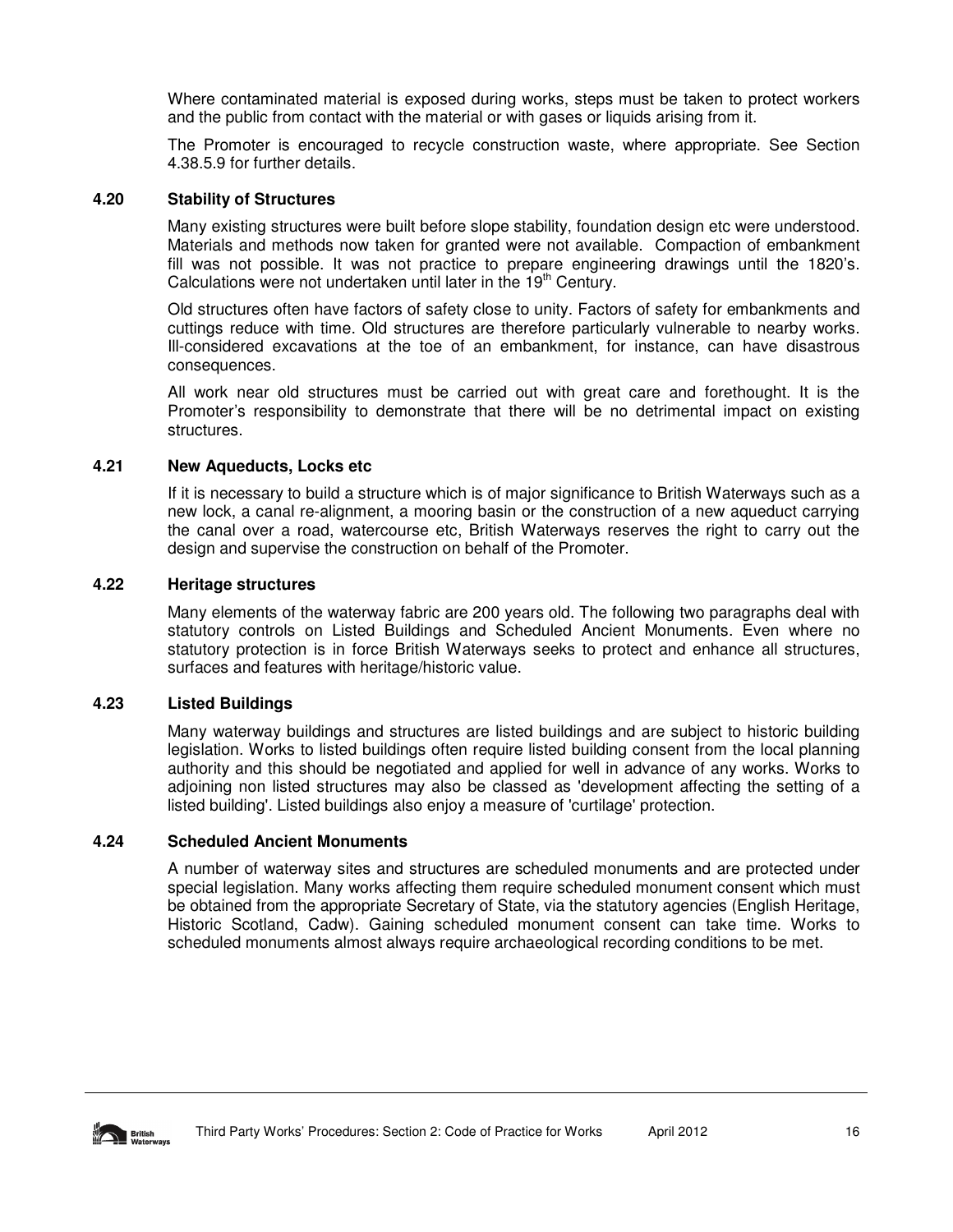# **4.25 Conservation Areas**

Conservation Area controls affect many waterway sites and early consultation with the local planning authority is advised before works take place in a conservation area. Demolition of any building or structure (whether listed or not) may require conservation area consent. Felling, lopping or topping of trees calls for six week's notice to be given to the local planning authority.

#### **4.26 Setting and character**

While it is difficult to define "character" objectively; any repair, refurbishment or new build should be carried out so as to be in keeping with the general setting and landscape of the waterway corridor.

Selection of materials should seek to match existing or surrounding styles and reinstatement of the site should take account of the need to restore the overall setting of the waterway (for instance replacement or enhancement of vegetation, historic surfaces or features).

# **4.27 Archaeology**

Archaeological remains associated with waterways represent an important and finite resource. They may comprise buried remains of past waterway structures such as old basins, now infilled; or they may be remains of activities that took place alongside the waterways such as housing, stables, water mills, pumping stations, warehouses and 'ridge and furrow' fields.

Sites of archaeological interest may be Scheduled Monuments or may appear on the County Sites and Monuments Record

It is British Waterways' policy to ensure that archaeological remains are not destroyed or unnecessarily removed. Offsite preservation and re-use of complete structures must be considered, where applicable. The archaeological recording of structures to be demolished must be undertaken, where applicable. Artefacts should be preserved. British Waterways retains ownership of such materials.

#### **4.28 Demolition Materials**

British Waterways requires that materials, re-usable for waterway works, particularly those, which are no longer readily available, such as copings and castings, be carefully removed and transported to a storage area for use in canal maintenance. British Waterways retains ownership of such materials.

See Sustainable Deconstruction (para. 4.38.5.8) for further information.

# **4.29 Biodiversity**

There is a great variety of wildlife along the inland waterway network. British Waterways has committed itself to developing a Biodiversity Action Plan (BAP) for each of its Waterways, which will identify objectives for species and habitats in need of protection and enhancement. These plans should be consulted when carrying out any environmental appraisals.

The following sections deal with statutory controls on protected sites, protected species, trees and hedgerows and invasive species.

# **4.30 Protected Sites**

Some of the waterways and adjacent land are designated under UK legislation as Sites of Special Scientific Interest (SSSI). Some SSSIs are further protected by European law. Consultation with Natural England (or Scottish Natural Heritage or Countryside Council for

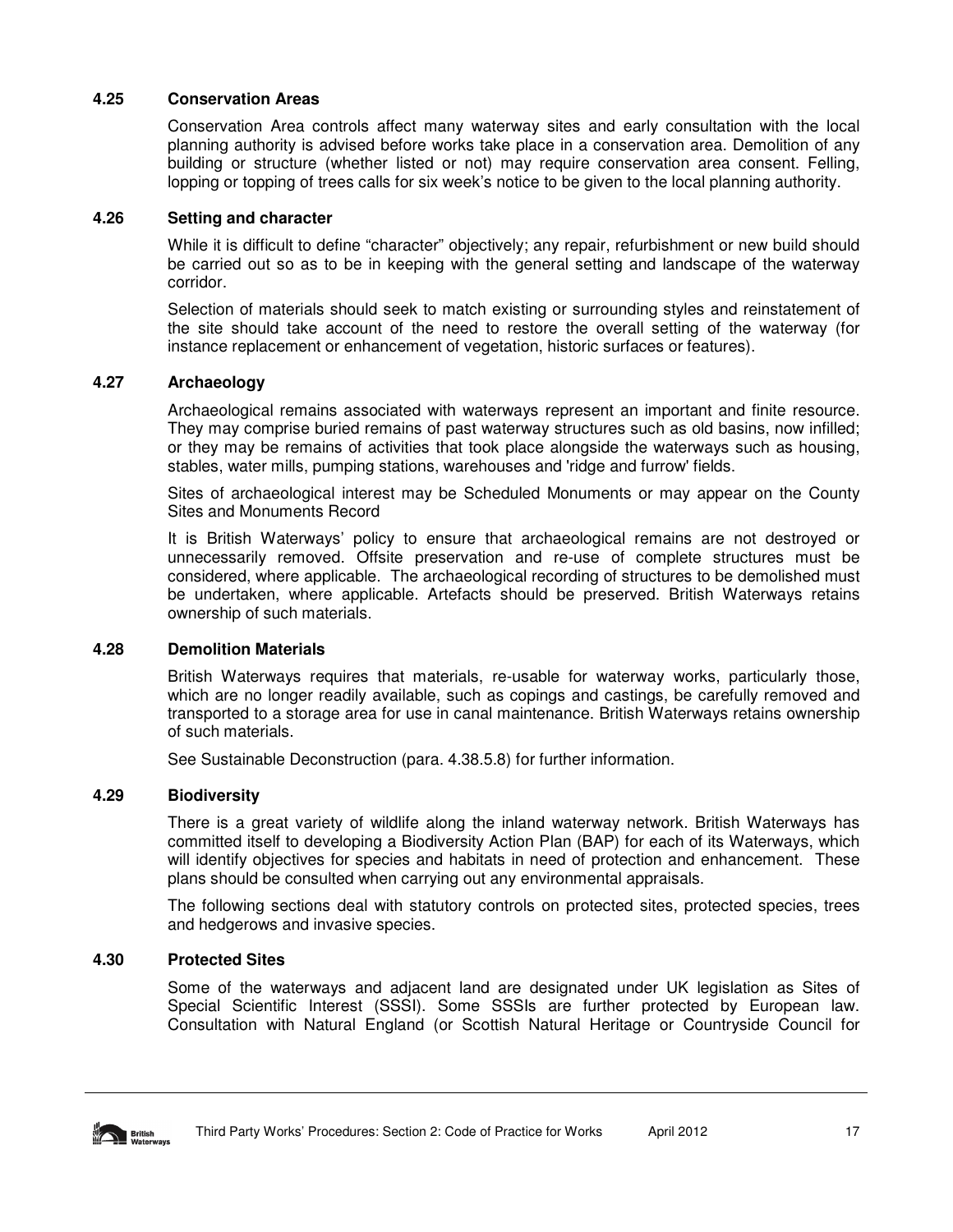Wales) is required before any Potentially Damaging Operations identified in each SSSI Notification is carried out.

The Natural Environment and Rural Communities Act 2006 (Section 55), amended several sections of the Wildlife and Countryside Act 1981 (WCA), and created an offence, incurring a fine of up to £20,000, for permitting any operation that damages a Site of Special Scientific Interest (SSSI), without having first followed the process set out within the WCA (Section 28I) . All SSSI have a list of Operations Likely to Damage them (referred to as the OLD list) produced by Natural England (NE) or the Countryside Council for Wales (CCW). The list will include a wide range of activities from grass cutting, to modifications to the structure of the watercourse, to various recreational activities. If BW are required to permit a third party to undertake any activity on the OLD list, either within or adjacent to a SSSI, the process set out below must be followed to ensure that BW complies with S28i of the WCA.

The process below does not apply where a contractor is acting on behalf of BW; in these cases section 28H applies rather than section 28I.

# **General Process for Third Party Permissions**

If the third party is acting independently, **the following procedure must be applied**.

When advising a third party, the Works Engineer should highlight any concerns specific to British Waterways, which must be addressed in its risk assessment and method statements. The contractor should be advised of the SSSI location, of whether its activity is included on the OLD list and of British Waterways' obligation to consult NE/CCW.

**Notification Procedure** The following process must be followed, by British Waterways.

- 1. British Waterways must notify NE/CCW of the proposed operation (even if the activity is outside the SSSI).
- 2. British Waterways must wait 28 days from the date of notification before deciding whether to give its permission, unless NE/CCW have notified BW that it may proceed before this.
- 3. British Waterways must take into account any advice received from NE/CCW:
	- 3.1. in deciding whether or not to permit the proposed operation
	- 3.2. and deciding what (if any) conditions may be required.
- 4. If NE/CCW advise against permitting the operation, or advise that certain conditions should be attached, but BW does not follow that advice, BW must:
	- 4.1. notify NE/CCW of its intention to give permission, and of any conditions, including a statement of how we have taken account of NE/CCW advice, and
	- 4.2. not permit the operation to start within 21 days from the date of the second notice.

#### **Application**

The process applies for all operations included on the OLD list for sites in England and Wales. BW must fulfil this procedure, even where the operation has been permitted by another authority

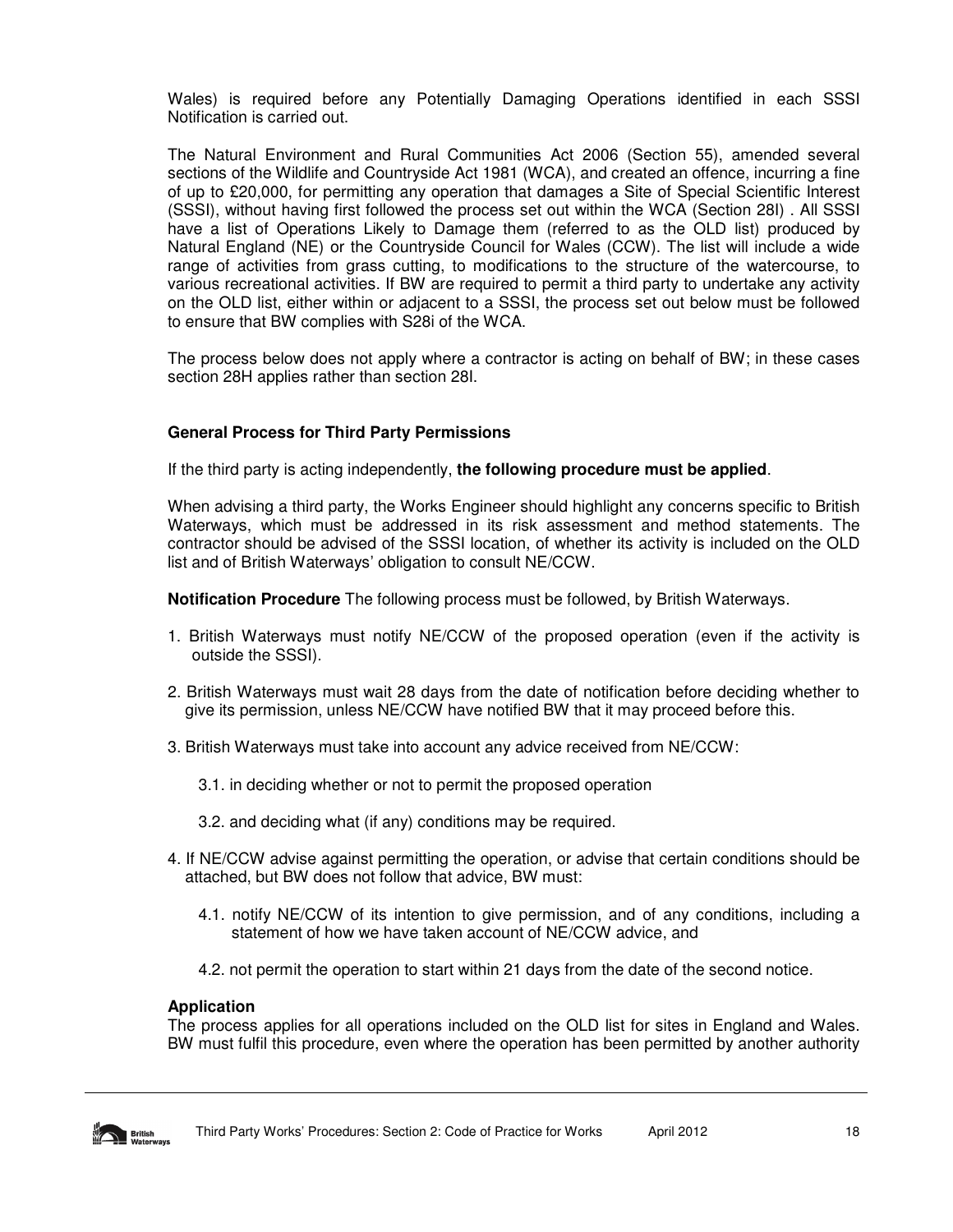(e.g. Environment Agency or Local Planning Authority), as it is not possible for BW to rely on the notification or decision of another body.

# **Records**

Copies of all correspondence with the NE/CCW and third party should be kept by the Water and Environment team for Environmental Compliance audit purposes, including notification letters, any conditions imposed by NE/CCW, and contractors' risk assessment and method statements.

# **4.31 Protected Species**

Several plants and animals (including birds) which occur on the waterway network are legally protected. These include Floating Water-Plantain, Bats, Badgers, Otters, Water Voles, native Crayfish, nesting water birds and Great Crested Newts. There are statutory requirements relating to the conduct of works, which may affect protected species or their habitats. Formal consent is often required from Natural England (or Scottish Natural Heritage or Countryside Council for Wales) before any work, which may affect a protected species, or its habitat can be carried out.

Bridges, walls, large culverts and other structures have been found to be ideal bat roosts, especially where there are small crevices leading to voids within the structure. It is an offence, intentionally or recklessly, to damage or destroy any structure used by bats, or to disturb them whilst occupying the structure. Professional surveys of existing structures are recommended at an early stage of any widening or refurbishment scheme to avoid delays.

Where a species protected by European legislation may be affected, consent is required from the Department of Environment, Food and Rural Affairs (in England), the Scottish Executive, or the National Assembly for Wales.

# **4.32 Trees and Hedgerows**

Under Town and Country Planning legislation, trees may be protected by Tree Preservation Orders or by virtue of being in Conservation Areas designated by the Local Authority. Written consent must be obtained from the relevant Local Authority prior to any work on protected trees, and care must be taken with the methods of working to avoid unnecessary damage to the tree.

Under the Hedgerow Regulations 1997, most countryside hedgerows are legally protected from removal without the written consent of the local authority.

Trees and hedgerows can also be damaged by the tracking of heavy plant or excavation around the roots. Works in proximity to trees should be carried out in accordance with BS 5837: 1991 Trees in relation to construction and the National Joint Utilities Group Guidelines for the Planning, Installation and Maintenance of Utility Services in Proximity to Trees. (Publication No. 10, 1995).

# **4.33 Invasive Species**

Three invasive weeds are a cause for concern along waterways - Giant Hogweed, Japanese Knotweed and Himalayan Balsam. These plants spread rapidly by colonising disturbed ground and can be distributed by water, and in soil or waterway sediments. Under the Wildlife and Countryside Act 1981, it is an offence to plant or cause Japanese Knotweed or Giant Hogweed to grow in the wild. See Environment Agency leaflet Guidance for control of invasive plants near watercourses.

If invasive species need to be removed, they must be disposed of responsibly.

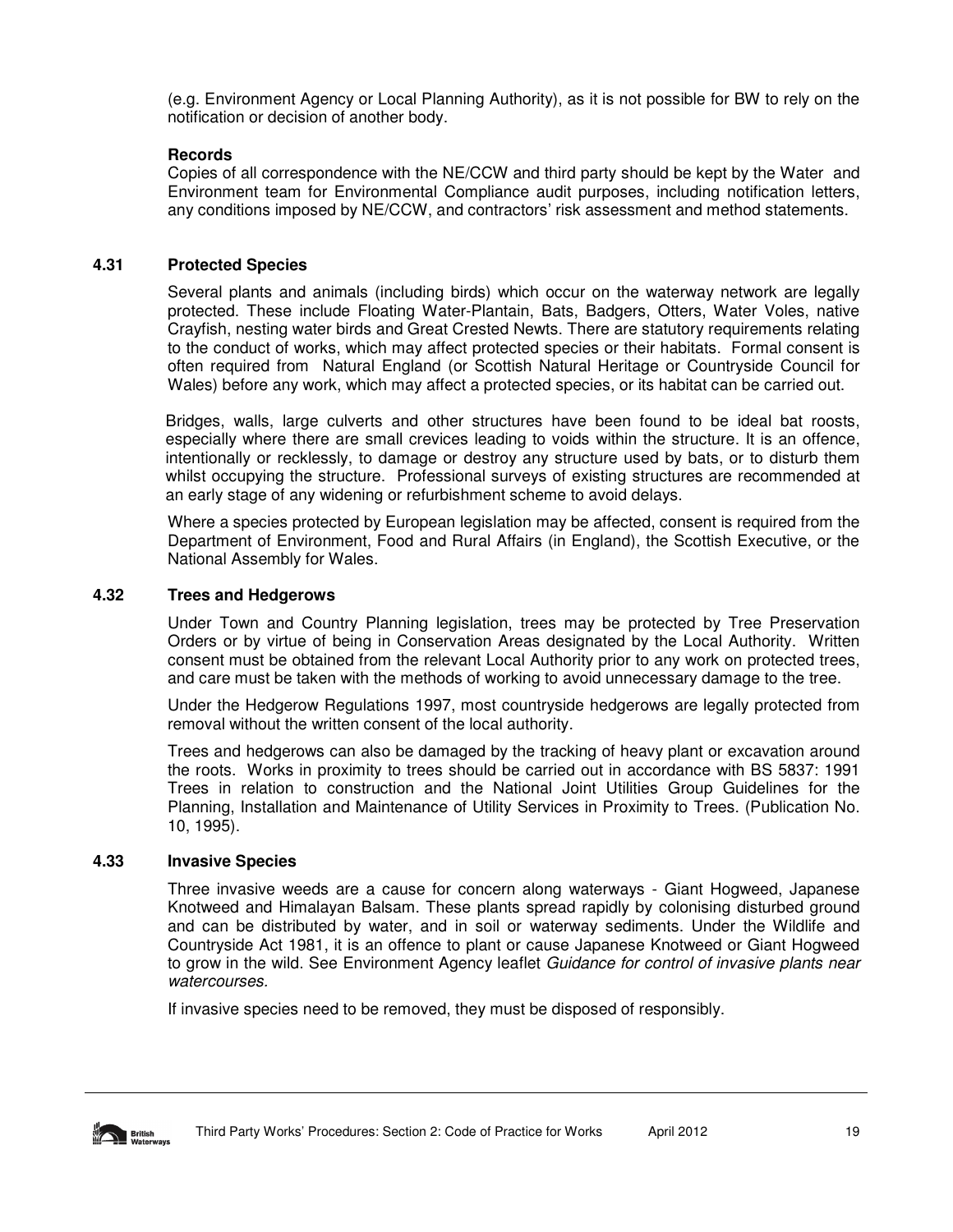Some non-native animals are also of concern, principally the zander (a fish), and three species of crayfish – noble, signal and turkish. It is an offence to introduce these species into the wild, so if they are caught, e.g. as part of a fish rescue or survey, they should be humanely killed.

# **4.34 Publicity**

Press and publicity contacts, regarding the intended Works must have the approval and prior knowledge of British Waterways if in any way they affect the canal or river.

#### **4.35 Signs**

Site signs of agreed format should be erected indicating the organisation responsible for the Works including a description of the Works and telephone numbers for twenty four hour emergency contact and provide an apology for disruption caused to British Waterways' customers. Appropriate wording may be required regarding British Waterways' involvement with the project.

#### **4.36 Works to the Works Engineer's Satisfaction**

All work shall be properly completed and full reinstatement carried out to the satisfaction of the Works Engineer before the Promoter's contractor leaves the site. All contract work and reinstatements shall have a maintenance and defects correction period. (Normally one year for hard landscaping, building and engineering works and three years for soft landscaping (including replacement of dead or damaged flora)).

When re-seeding or planting trees or shrubs, native seed or plants of local provenance should be used. Species which reflect the local flora should be selected.

# **4.37 Sustainable Development Considerations**

Sustainable development, or sustainability, is all about ensuring a better quality of life for everyone, now and for future generations to come.

British Waterways has a corporate commitment to maintain and develop Britain's inland waterways in a sustainable manner so that they fulfil their full economic, social and environmental potential.

British Waterways has identified four objectives in relation to sustainable development:

- 1. Effective protection of the environment.
- 2. Minimising waste and using energy and resources effectively.
- 3. Recognising the needs of everyone.
- 4. Maintaining economic growth and employment.

As part of this commitment BW now uses Forest Stewardship Council (FSC) certified timber where possible, it has targets for the use of recycled aggregates and every major engineering project undergoes a sustainability review.

Where proposed third party works affect waterways, the Promoter is required to consider the following sustainability issues and demonstrate aspects where appropriate, via the Notification Form submitted to British Waterways.

#### **4.38 Social**

The Promoter is required to consider the following social issues as part of any proposed works affecting British Waterways.

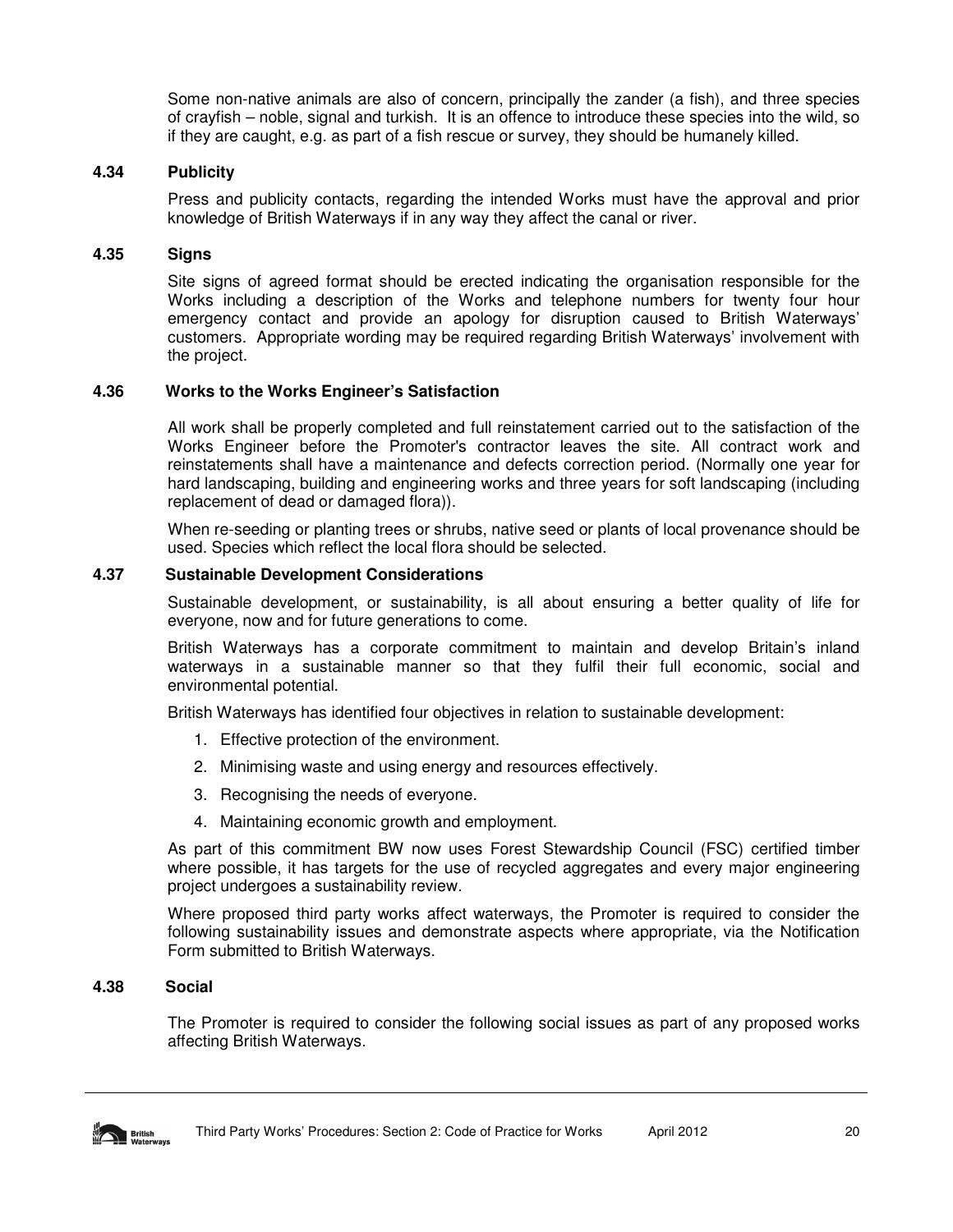#### 4.38.1 Access for All

British Waterways has a corporate priority to encourage the use of its network of canals and rivers by people with disabilities. British Waterways also recognises its responsibilities under the Disability Discrimination Act to take reasonable steps to improve access to its waterways and associated services (including works undertaken by third parties).

Where works affect British Waterways, the Promoter is required where possible to provide suitable access for all people. The Promoter is required to demonstrate to British Waterways that the access needs of all people will be met during and after construction, where the project allows.

#### 4.38.2 Community Consultation

Consultation with various community groups is an important planning issue for any new development. With works affecting the British Waterways network and infrastructure the Promoter is required to consult with various groups to gain approval for the proposed development and to assure user groups that the development will not adversely affect the waterway environment and associated uses. Community consultation will also be integral to delivering a project that considers the needs of all people, e.g. consult with people with disabilities to ensure that local needs are taken into account.

#### 4.38.3 Vandalism

A significant social issue is potential damage to works, equipment and the environment due to vandalism. In particular damage to plant and equipment or fuel storage tanks can be costly in both financial and environmental terms. The Promoter is responsible for all fuel, oil and chemicals that are present on the site and for their appropriate containment. The Promoter should be aware of its legal obligations in regards to a pollution incident. Measures should be implemented to reduce the risk of vandalism on-site including risks to British Waterways infrastructure and the waterway environment.

#### 4.38.4 Economic

British Waterways encourages projects which promote local economic growth and employment. As a result the Promoter is encouraged to utilise local labour and materials within the project that affects British Waterways, where appropriate.

#### 4.38.5 Environment

The Promoter is required to consider all potential environmental impacts throughout the life of the project, and to demonstrate to British Waterways that all potential environmental risks that affect British Waterways will be mitigated. Environmental risks and control measures will be identified via the completion of a preliminary appraisal.

Where works affect British Waterways, the Promoter is encouraged to work in a sustainable manner and is required to consider (and demonstrate where appropriate) the following issues.

# 4.38.5.1 Flora and Fauna

- **Fishery**
- Protected Sites
- Protected Species
- Trees and Hedgerows
- Invasive Species

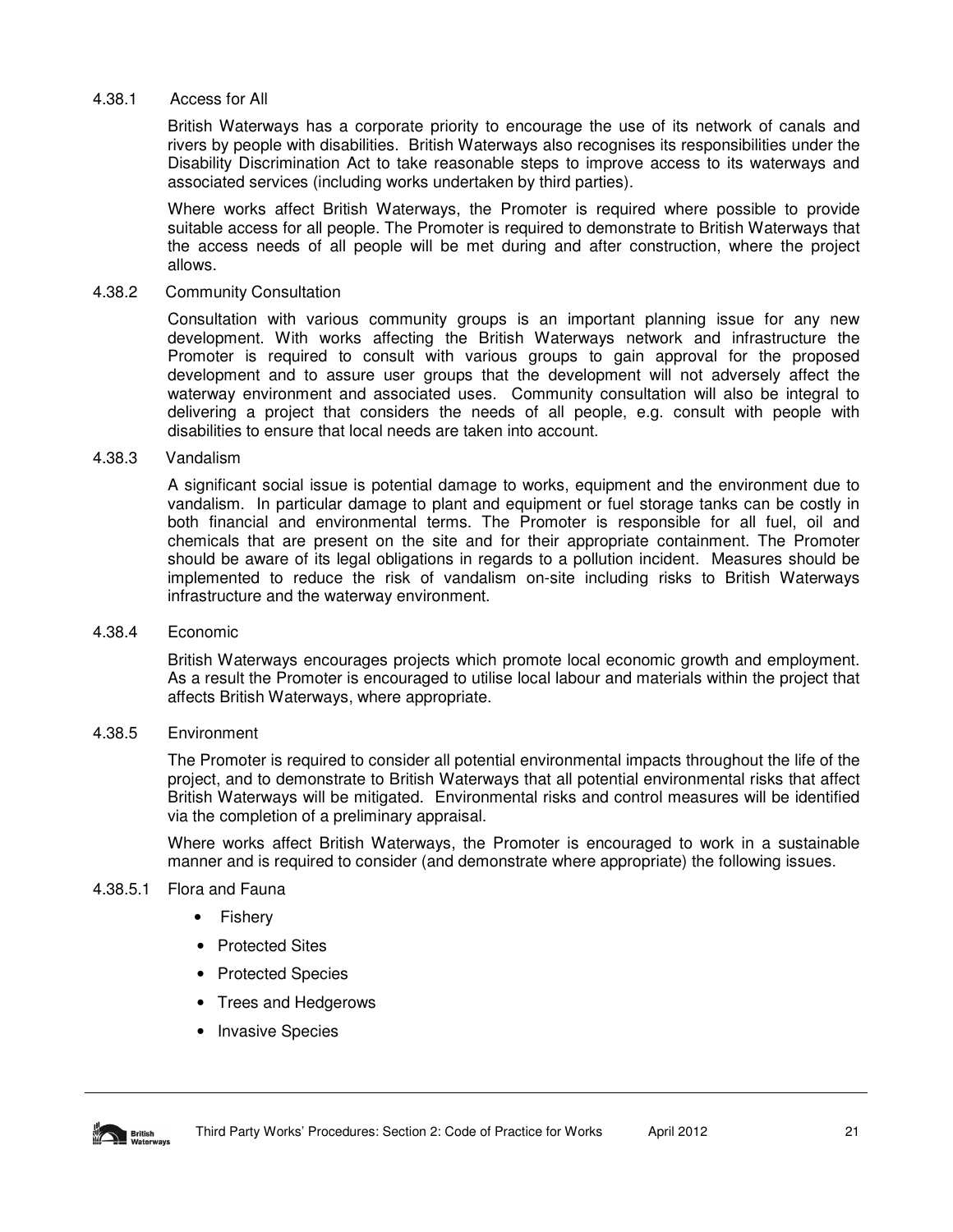- 4.38.5.2 Heritage Structures
	- **Listed Building**
	- Scheduled Ancient Monuments
	- Conservation Areas
	- Setting and character
	- Archaeology

# 4.38.5.3 Prevention of Pollution

The following are considerations for the prevention of pollution from major construction sites:

- Air Quality To ensure there is no health risk or loss of amenity due to emission of exhaust gases to the environment, ensure that all vehicles and machinery are fitted with emission control equipment and are maintained and serviced on a regular basis. In addition, consideration should also be given to the potential for odorous gases being released from the site (e.g. the opening up of old tips or odorous wastes).
- Stormwater Management Employ appropriate measures to manage contaminated runoff and train staff to be responsible when disposing of paints and other chemicals.
- Sediment Control Water containing silt should never be pumped directly into a river, stream or surface water drain. All discharges off the site will require Environment Agency approval. Minimise the impact of contaminated runoff on receiving waters by employing erosion and sediment control measures, if possible before construction. The Environment Agency recommends the following measures for controlling sediment pollution at construction sites:
	- 1. For excavations use cut-off ditches to prevent entry of surface water and well point dewatering or cut-off walls for ground water.
	- 2. Stockpiles can be seeded or covered, and silt fences constructed from a suitable geotextile may be useful.
	- 3. Suitable treatment of silt laden water will be required on construction sites, which could involve the use of a settlement lagoon or tank or grassed area (of sufficient capacity).

Any measures installed require adequate inspection and maintenance, particularly after a storm event. Where these measures are put into place, the Promoter / Contractor must assess the effectiveness of sediment control measures and make improvements to ensure their efficiency.

For Environment Agency references see Section 4: Documents Appendix 11 – References for Sustainable Projects.

- Contaminated Soil Ensure that all contaminated material uncovered (e.g. dredgings) on a construction site are excavated and disposed of in a environmental and sustainable manner and in compliance with current legislation.
- Dust Control Ensure there is no health risk or loss of amenity due to emission of dust to the environment. The main dust suppression method is to apply water to exposed areas when visible dust is observed.
- Noise In order to ensure nuisance from noise does not occur fit and maintain appropriate mufflers on earth-moving and other vehicles on the site, and enclose noisy equipment (where appropriate). The Promoter should be aware of the operating hours and of the location of the works to minimise the effect on nearby residents. Where appropriate, the installation of noise attenuation barriers may be required, particularly when working in close proximity to residential areas (including schools and office buildings).

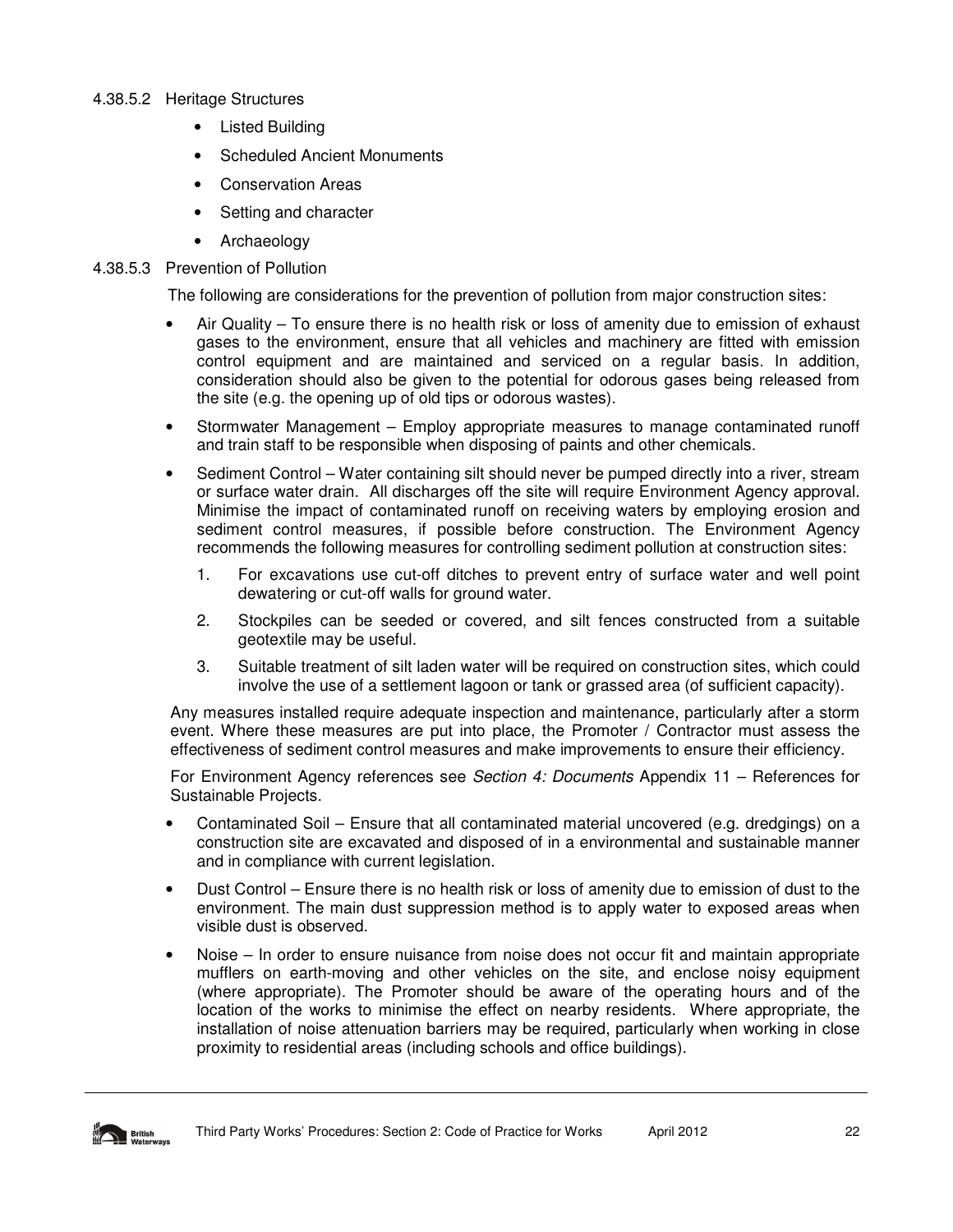- Storing Fuels and Chemicals Ensure that fuel and chemical storages are safe, and that any materials that escape do not cause environmental damage. Suggested control measures include; minimising fuels and chemicals on-site; installing bunds to reduce the risk of spills; having designated re-fuelling and equipment maintenance areas and implement a contingency plan to handle spills, e.g. train staff in the use of on-site spill kits. In the case of hazardous chemicals being allowed on site, the relevant COSHH information should be kept on site and a properly maintained chemicals inventory.
- Road Cleaning Ensure roads are kept clean of soil, which could otherwise contaminate nearby water bodies. All points on the site where vehicles regularly leave should have rumble grids installed. The Environment Agency advises that the inclusion of small dams in roadside ditches may assist silt retention, especially on steep slopes.

# 4.38.5.4 Erosion

The following should be considered to minimise the quantity of soil lost during construction:

- Schedule measures to avoid and reduce erosion by phasing the work programme to minimise land disturbance
- Where possible, keep the areas of land cleared to a minimum
- Protect slopes and cleared areas with appropriate geotextile products and vegetation
- Rehabilitate cleared areas promptly and
- Restrict vehicles to designated haul roads to avoid erosion of the site.

See above for further information on bank protection.

# 4.38.5.5 Water Use

As part of the principles of sustainable development, the Promoter is encouraged to consider the efficient use of water during construction and throughout the life of the project.

- Design Measures Good building design can greatly reduce the amount of water used. Water efficient design measures include installing water efficient fittings and appliances to reduce demand. The use of alternative water sources such as rainwater and grey water (typically wastewater from the laundry & bathroom) will also reduce the demand on potable water supplies. British Waterways also has specialists in the area of water management issues.
- Sustainable Drainage (SUDS) SUDS techniques allow natural drainage processes to function in the landscape surrounding development and include: filter strips and swales; filter drains and permeable surfaces; infiltration devices; ponds and basins.

For references refer to Section 4: Documents Appendix11 – References for Sustainable Projects.

# 4.38.5.6 Energy Use

As part of the principles of sustainable development, the Promoter is encouraged to consider the efficient use of energy throughout the life of the project. This will decrease the use of fossil fuels and contribute to the reduction of greenhouse gases to the environment.

- Energy Efficiency in Design e.g. maximise natural sunlight and ventilation, installation of energy efficient lighting, heating systems and other equipment.
- Consideration of alternative energy sources within the project, e.g. solar panels, to reduce consumption of valuable fossil fuels and decrease emissions of greenhouse gases to the environment.

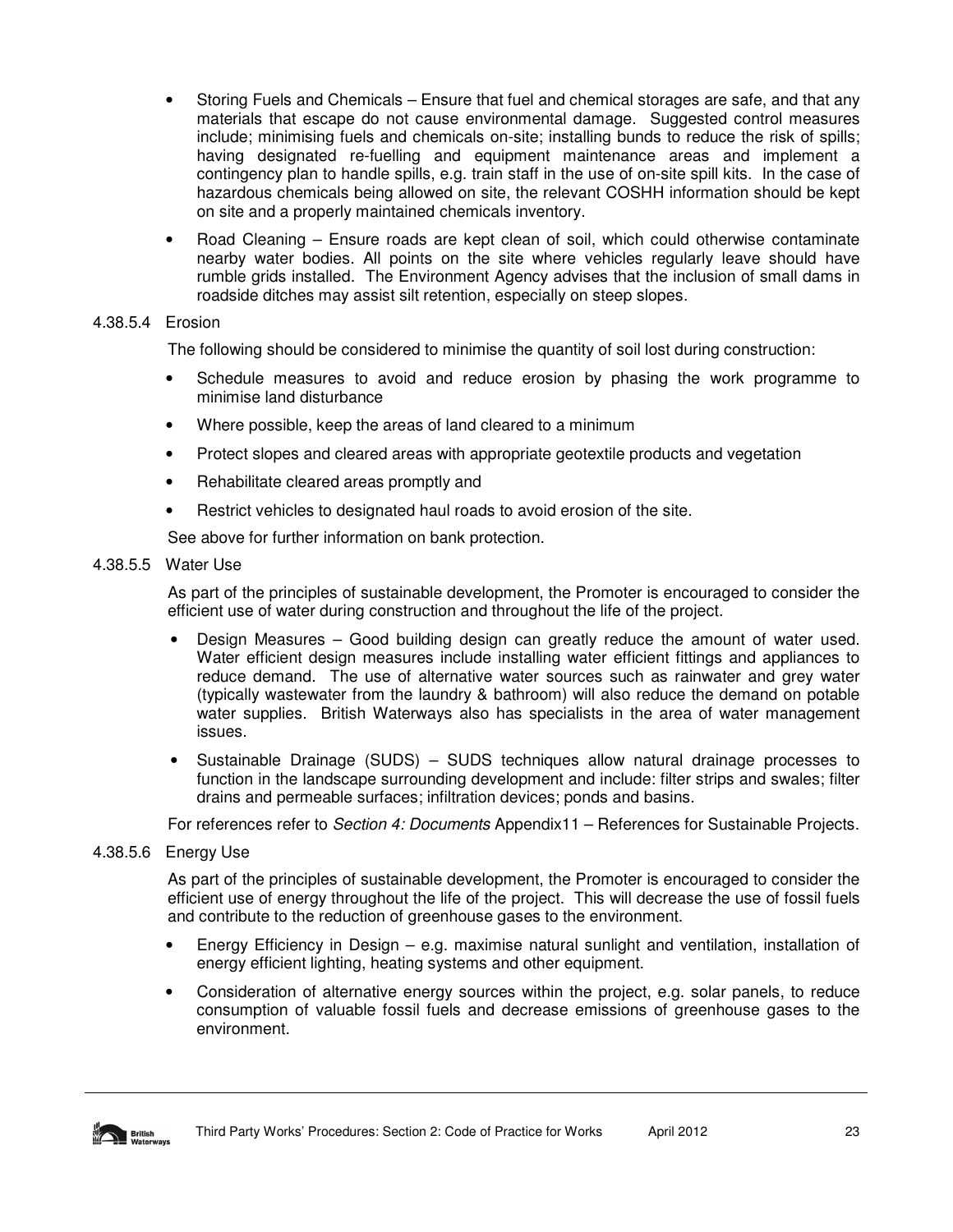#### 4.38.5.7 Green Procurement

As part of its commitment to the environment British Waterways has developed policies and operating procedures in relation to the procurement of sustainable materials. Where third party works affect British Waterways, the Promoter is required to consider the purchasing of recycled materials for use within the proposed development. Where works are adjacent to the waterway environment, environmentally sensitive materials will be implemented at all times. The following are examples of such materials:

• Timber – Recent regulations have restricted the sale and use of timber treated with creosote or chromated copper arsenate (CCA). As of June 2004, it is an offence to place CCA treated timber on the market for any application where there is a risk of repeated skin contact, for use in marine waters, inside of building and for agricultural purposes other than for livestock fence posts and structural uses. The Promoter should be aware of this new legislation when purchasing timber. Refer to British Waterways 'Restrictions on the Use of Treated Timber' for further detail, where available.

In addition sustainable procurement of timber is a high priority objective for British Waterways. Where third parties are working on British Waterways premises, it requests the specification of "properly certified and approved timber, from well managed forests, which can demonstrate sustainability", wherever possible, e.g. the Forest Stewardship Council (FSC) has the objective of promoting environmentally responsible, socially beneficial and economically viable forest management.

• Aggregates – British Waterways has a corporate commitment to increase the use of recycled and secondary aggregates within British Waterways major works. The Promoter is to use recycled aggregates within developments where appropriate. This increased use of recycled aggregates reduces the amount of waste materials being sent to landfill.

For references refer to Section 4: Documents Appendix11 – References for Sustainable Projects.

#### 4.38.5.8 Sustainable Deconstruction

See also Specific Requirements for Demolition.

Sustainable deconstruction is the process of carefully dismantling a building in order to salvage components for reuse and recycling. While traditional demolition is highly mechanised, capitalintensive, and waste generating, deconstruction (combined with demolition or used as an alternative) supports community development with environmental, economic and social benefits, including:

- Reducing pollution, greenhouse gas emissions, and the need for landfill and incineration
- Conserving energy and natural resources
- Creating job training and employment opportunities
- Improving the bottom line through avoided waste disposal and/or demolition costs
- Generating revenue from salvaged building materials and
- Salvaging high-quality used building materials for reuse in new construction or renovation projects.

In a deconstruction, hazardous materials are removed, reusable structural and/or non-structural building materials are salvaged, demolition materials are recycled and only a small percentage of demolition waste typically ends up in landfill.

The following steps should be taken to successfully deconstruct buildings for salvage and recycling:

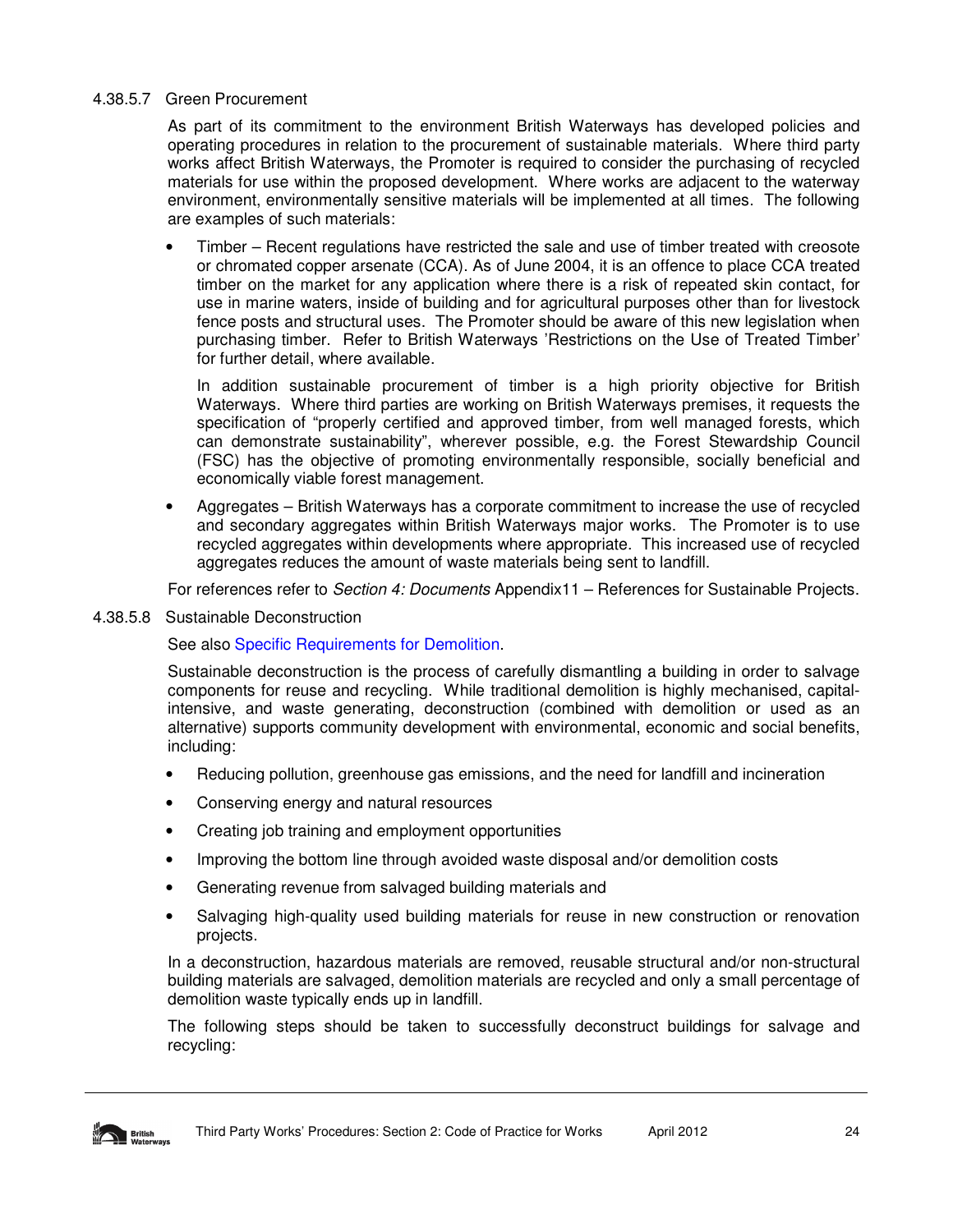- 1. Identify Salvage and Recycling Opportunities: The amount and type of materials that can be salvaged/recycled depends on time available, type, size and condition of the building and the existing markets for the materials.
- 2. Plan for Deconstruction: The Contractor should prepare a plan for deconstruction including; assessment and abatement of hazardous materials, type & number of materials for reuse, quantities of materials for recycling, on-site procedures for separating recyclables, quantities of waste to be disposed, and details of recycling and disposal facilities.
- 3. Schedule Time for Deconstruction: Deconstruction is more labour-intensive than conventional demolition. Allowing a suitable time frame for deconstruction results in reduced waste disposal costs and potentially more revenue from salvaged materials (or a reduced cost if reuse of materials).
- 4. Monitor Salvaging and Recycling Activities: This will ensure materials are salvaged, recycled and disposed of as specified.
- 5. Evaluate Project Performance: This will assist in measuring performance against any set targets. Where this method is employed, the Contractor should keep records of the volume/quantity of materials recycled and disposed of & the name and location of recycling or disposal facilities.

For large value projects contractors should follow the former DTi voluntary Code of Practice, Site Waste Management Plans, Guidance for Construction Contractors and Clients, 2004 (This document covers the topics of waste minimisation on construction sites, and the need to reduce waste material going to landfill sites, following the implementation of the EU Landfill Directive.). For low value projects the same principles can also be followed.

The waste management hierarchy given below should be followed:

Reduce waste **Most sustainable** 

Re-use materials

Recover / Recycle

Disposal Least sustainable

4.38.5.9 Waste Management

To minimise waste generation throughout the construction phase, reuse/reduce/recycle construction and demolition waste where practicable, and incorporate waste minimisation targets and measures into the planning phase. Opportunities for waste minimisation include the following:

- Obtain construction materials, paints, lubricants and other liquids in reusable packaging or containers
- Where possible, purchase pre-fabricated materials
- Send waste concrete from demolition activities to a concrete recycler instead of landfill
- Where possible, provide receptacles for the segregation of solid waste generated by construction activities and offices to be collected for recycling
- Use overburden to construct temporary noise barriers and
- Collect lubricating oil from the construction vehicle fleet to send to a recycler.

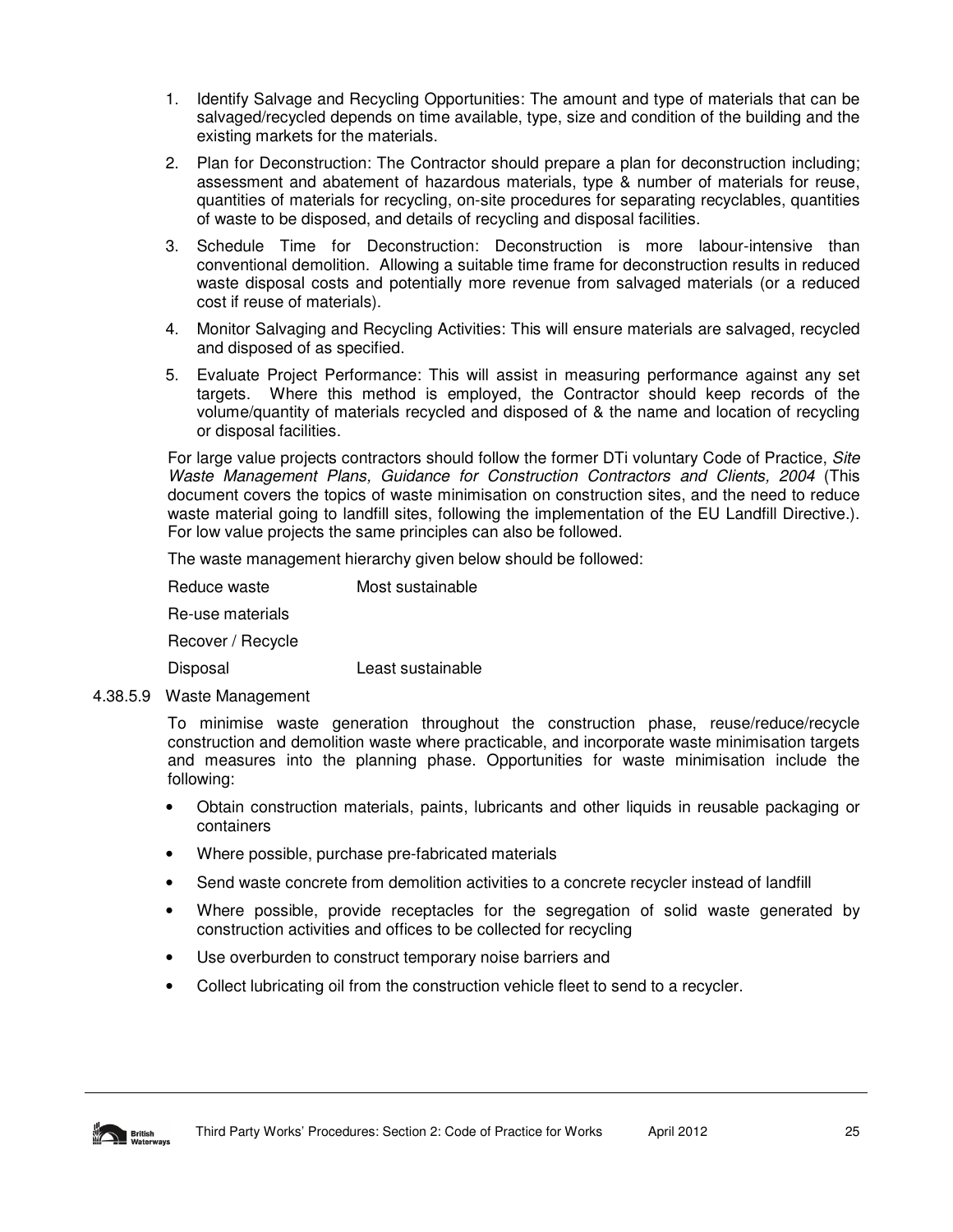# **4.39 Suspension of Work**

If the Works Engineer considers the Waterway, Waterway users, or environmental or heritage features are at risk until his or her reasonable requirements or conditions have been met, the Works Engineer reserves the right to order operations to be suspended and cannot accept any liability for any costs or claims which may be incurred by the Promoter as a result.

# **4.40 Notice of Works Contract Maintenance and Defects Correction Period**

The Works Engineer shall be given twenty eight days notice of the end of the maintenance Defects Correction Period of the Works Contract and/or seven days notice of any meeting in connection therewith, to enable an inspection to be made to ensure all outstanding works have been completed.

# **4.41 Further Works**

No works of maintenance, alteration or demolition may be carried out unless further submissions have been agreed and a new Contract formed, where required.

# **4.42 Promoter's Safety File**

The Promoter's Safety File should include reference to this Code or a statement that British Waterways' agreement must be obtained before any works of maintenance, alteration or demolition are undertaken, and that new submissions, along with a Safety Plan needs to be agreed by the Promoter or his or her legal successor. 'Special Requirements in relation to the British Waterways Board'

The Promoter's attention is drawn to this section. The requirements of British Waterways with regard to working near to the waterway are defined in this Section 4: Documents, Appendix 15. The Promoter should include these clauses in the Works Contract and ensure that the Contractor complies.

# **4.43 Display of Public Notices**

1<sup>st</sup> notice: 'towpath closure notice'

The notice is displayed at either of the nearest points of access two weeks ahead of the date of closure. It is located flush against the fence in clear view at eye level.

The notice title is: ADVANCE NOTICE TEMPORARY TOWPATH CLOSURE

2<sup>nd</sup> notice: 'towpath closure and diversion route notice'

The 'towpath closure notice' is removed and replaced with this notice on the date of closure of the towpath. The notice is displayed alongside the towpath diversion route map, flush against the fence in clear view at eye level. If the point of closure of the towpath is not at the points of access but set back to maintain emergency exits open, the 'towpath closure and diversion route notice' is displayed at both the nearest point of access as well as at the point of closure.

The notice title is: NOTICE TEMPORARY TOWPATH CLOSURE

3 rd notice: 'works notice'

The 'towpath closure and diversion route notice' is removed on reopening of the towpath. This notice is displayed at the worksite. It is located flush against the fence in clear view at eye level.

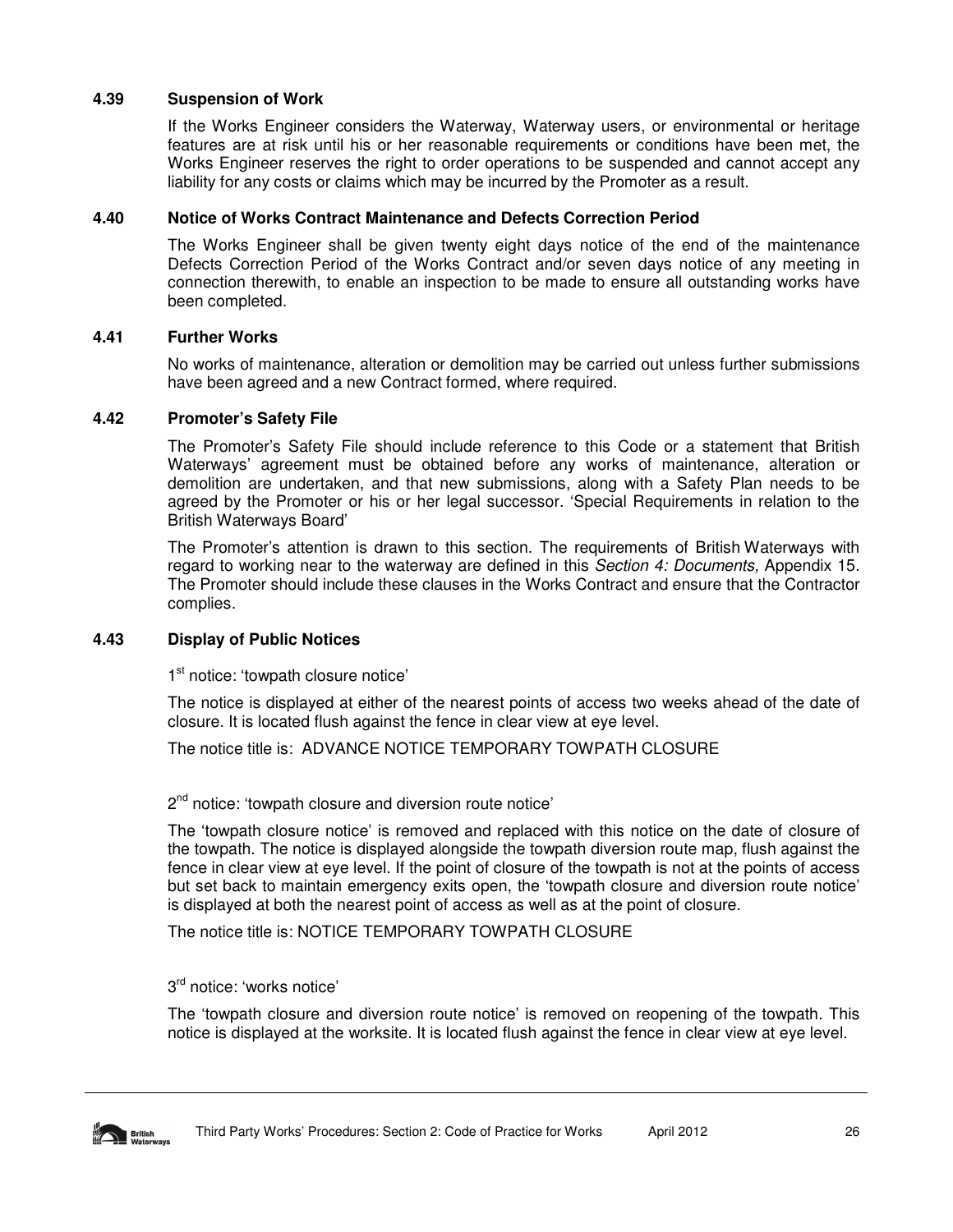The title of the notice is: NOTICE OF WORKS ON TOWPATH

The notice title is: ADVANCE NOTICE TEMPORARY TOWPATH CLOSURE

On completion of the works all notices and diversion route maps are removed.

# **4.44 Diversion Route**

The diversion route along the public highway is indicated on a suitable plan and should be displayed alongside the 'public notice' of the works. The road names of the roads to follow should also be provided in a corner of the map.

#### **4.45 Method of Closing the Towpath**

The towpath is closed over the entire width in a manner that prevents people moving past or climbing over the barrier and moving up to the works. A suitable barrier is a fence, or similar fence/wall panels, used to make a solid barrier over the entire width of the towpath installed perpendicularly to the navigation. The barrier is self supporting. To provide additional stability a fence panel is installed perpendicularly behind the face panel to either end. Barrier footings point inwards towards the worksite. No part of the barrier extends past the face pointing away from the worksite.

The fences/barriers left in place overnight across the towpath is a blind obstacle and is lit. The lamps/lights trace the outline/shape of the fence line to make it discernable to towpath users that there is a barrier across the towpath.

The temporary lighting is made as red coloured lamps, 'bulk head lights' or similar lighting in the form of flashing, battery powered lamps. It is not required to illuminate the structure. Lights are switched on during hours of low ambient light, at night, and in the evening, early morning and during inclement weather.

# **4.46 Access to Closed-off Areas of the Towpath by Utilities Companies**

Access in the event of an emergency by utility companies is made by removing the fence/barrier/hoarding. The fence is such that it can be lifted off the ground and moved aside. Utility Companies will without notification require access to the towpath for undertaking emergency repairs to their infrastructure at any time. The Promoter's responsible person, as indicated on the public notice may be contacted and will be requested to immediately make arrangements for assisting the work crew in gaining access to the towpath

# **4.47 Hazards and Risks**

#### 4.47.1General

This section highlights some types of hazard that might be encountered in the canal and waterway environment.

Whilst the examples outlined are believed to be comprehensive, they cannot be seen as exhaustive as with 3000km of canals and waterways there can be specific hazards and conditions which maybe unique at a location. You are advised to seek more detailed information.

British Waterways canals in general are not hazardous environments but there are some elements that need to be considered when working, or seeking access along, our property.

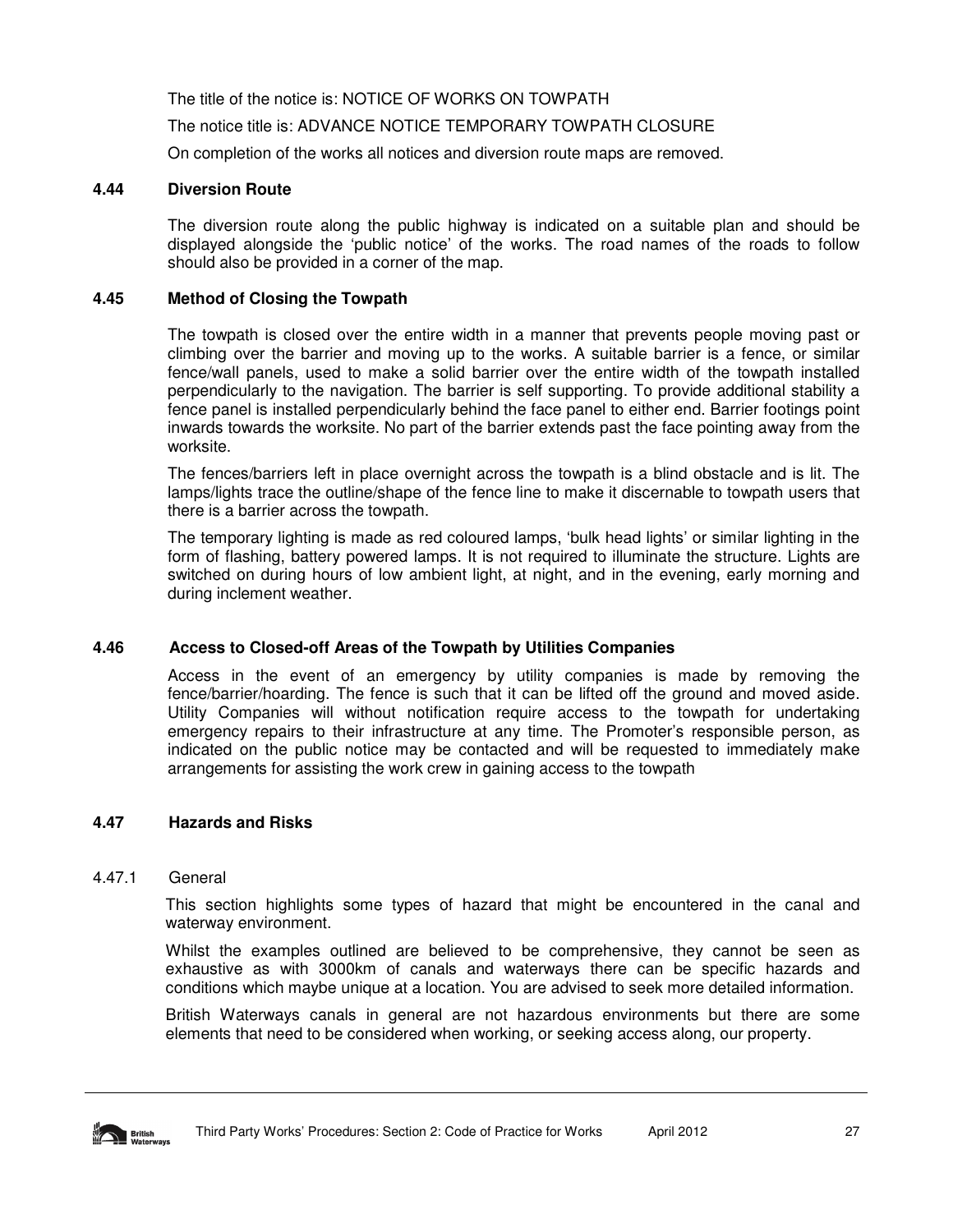The canal system does not have an easy reference system for locating yourself when compared to most works where an address is often enough for suppliers and emergency services to locate your works. Site staff and suppliers need to be given accurate information to allow them to locate you from the adjacent road system. This may be a problem in both rural and urban areas.

Large areas of the canal network have poor reception for mobile phones and you should test coverage at the start of the works. Be aware that different networks have different coverage so there may not be universal coverage. Towpath conditions can vary throughout the year with some surfaces becoming wet and slippery particularly during the winter months. Some lengths of canal can be very exposed and changing weather conditions can present new hazards.

#### 4.47.2Public Access

British Waterways invites the general public onto its property to enjoy both boating as well as towpath access for walking, cycling and fishing etc. It must be assumed that these people are unfamiliar with the risks associated with your activity and you may need to take additional precautions to protect them.

#### 4.47.3Plant and Vehicle Access

The towpath, the path adjacent to the waterway, is not usually suitable for vehicular traffic. You may have been given specific permission to use the towpath if it is suitable, otherwise you must gain access by alternative routes.

Where permission has been given then the requirements of the approved method of access must be strictly adhered to. Driving too close to water's edge or with larger plant than specified, can lead to the failure of the towpath edge and vehicles capsizing into the canal. There is the risk of occupants being trapped in their vehicle.

Particular attention needs to be paid to ensuring that vehicles and plant can be safely turned around. Reversing vehicles down the towpath is not acceptable and safe turning areas need to be identified as part of any method statement.

In public access areas such as car parks etc all reversing manoeuvres must be supervised and banksmen used where necessary.

#### 4.47.4Water and its hazards

Canal water represents a number of hazards. The obvious risk of drowning is in fact less than that of the shock of falling into the water, particularly in cold conditions which can cause heart spasm. Despite the majority of canals being relatively shallow dragging oneself out of the water when cold and wet can be energy sapping particularly if you are some distance away from welfare facilities. BW advises that suitable life jackets are used when working near water.

Water levels on rivers in particular can change rapidly as a result of river flows upstream or the operational need to transfer water. Particular areas to avoid are weirs and sluices where water speeds can be higher than expected.

The water and canal sediments can be potential sources of infection, in particular leptospirosis, which is a life threatening disease which most doctors are unfamiliar with. This can lead to delays in treating the disease and long periods of rehabilitation. (See HSE's Document INDG84) Other more obvious health problems are stomach bugs and the possibility of infections entering your body through cuts and abrasions.